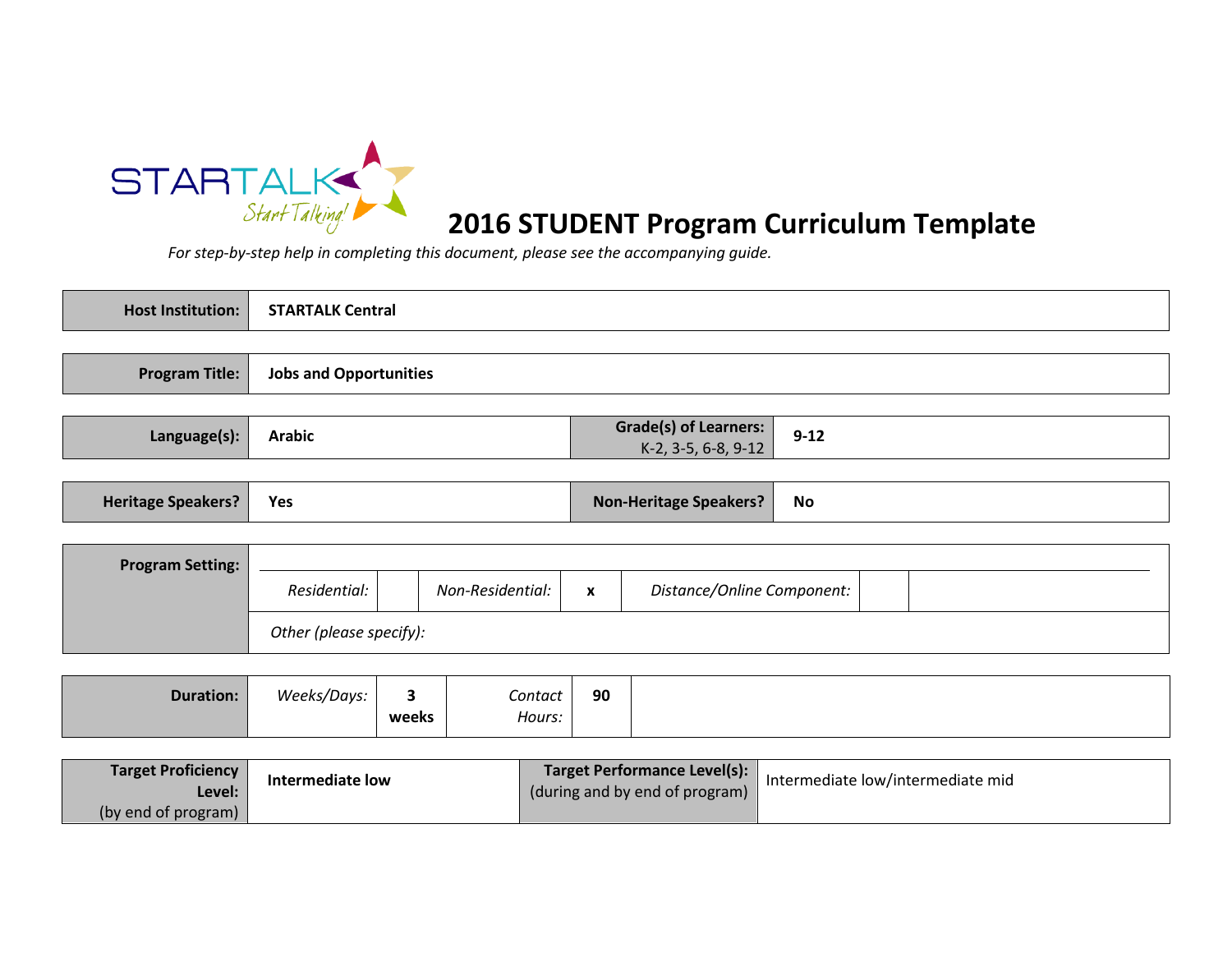#### If your program will enroll learners at different developmental and language proficiency levels, please fill out a separate template for each group.

| <b>Curriculum designed</b><br>by: | Ruth McDonough - OneWorld Now!/STARTALK |
|-----------------------------------|-----------------------------------------|
|                                   |                                         |

#### STARTALK-endorsed Principles for Effective Teaching and Learning

- ▪Implementing a standards-based and thematically organized curriculum
- ▪Facilitating a learner-centered classroom

rulumcd@gmail.com

- Using target language and providing comprehensible input for instruction▪
- Integrating culture, content, and language in a world language classroom▪
- ▪Adapting and using age-appropriate authentic materials
- ▪Conducting performance-based assessment

### Program Overview and Theme

Email:

 In a paragraph, provide a brief overview of your program. What is the theme that will guide standards-based instruction and learning throughout the program? What will learners experience during the program? What do you hope learners will be able to do after the program ends?

Students delve into the job market in the Arab world and examine their own expectations about opportunities and work in their own lives in pursuit of answers to questions such as: How are job opportunities and social status related? What professions do you and your family value and why? How is your understanding of your opportunities shaped by your culture and experiences? Students ask these questions and others as they mock apply for jobs and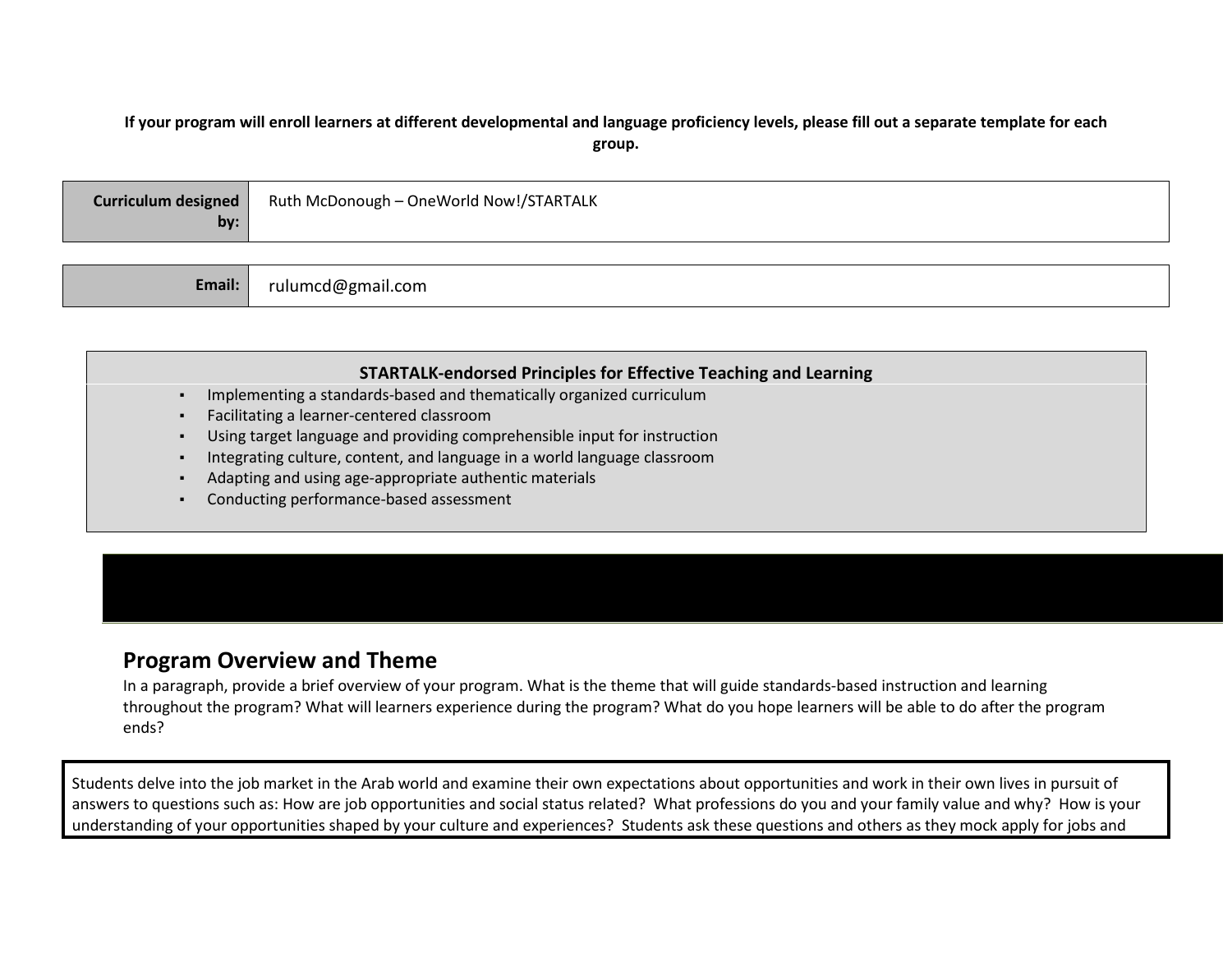hire new employees. These experiences are accompanied by ongoing discussions around social class and opportunity as depicted in fictional and documentary depictions of life in the Arab World. Students engage with a variety of authentic readings, ranging from online recruitment sites to advice columns–all centered around matching candidates with appropriate positions. Ultimately, students have the opportunity to consider the challenges of the job market for Arab workers and the reverberations of those challenges in current world events.

## Learning Targets

Identify the learning targets for your program. First, choose the NCSSFL-ACTFL Global Can-Do Benchmarks that are appropriate to learners' proficiency level(s) and your program goals. Then, select program specific NCSSFL-ACTFL Can-Do Statements that reflect the specific content of your program or create your own. Attention to and balance of the various modes will depend on your program goal(s). A master list of the NCSSFL-ACTFL Global Can-Do Benchmarks and Can-Do Statements is available at

https://startalk.umd.edu/resources/NCSSFL\_ACTFLCanDos.pdf. You will then be able to use LinguaFolio<sup>®</sup> Online to document the learning targets you've selected.

| NCSSFL-ACTFL GLOBAL CAN-DO BENCHMARKS<br>Be sure to label the mode and proficiency level of each statement.                                                                                                                                                                                                                                                 | <b>PROGRAM CAN-DO STATEMENTS</b><br>OR NCSSFL-ACTFL CAN-DO STATEMENTS<br>Number the Can-Do statements here and then transfer to Stage 3.                                                                                                                                                                                                                                                                                                                       |  |  |  |
|-------------------------------------------------------------------------------------------------------------------------------------------------------------------------------------------------------------------------------------------------------------------------------------------------------------------------------------------------------------|----------------------------------------------------------------------------------------------------------------------------------------------------------------------------------------------------------------------------------------------------------------------------------------------------------------------------------------------------------------------------------------------------------------------------------------------------------------|--|--|--|
| <b>Interpersonal Speaking</b>                                                                                                                                                                                                                                                                                                                               |                                                                                                                                                                                                                                                                                                                                                                                                                                                                |  |  |  |
| Intermediate Mid: I can participate in conversations on familiar topics<br>using sentences and series of sentences. I can handle short social<br>interactions in everyday situations by asking and answering a variety of<br>questions. I can usually say what I want to say about myself and my<br>everyday life.                                          | 1.<br>I can conduct a job interview, including a socially appropriate opening,<br>questions pertaining to qualifications, past experience, and future<br>aspirations, and I can close the interview politely.<br>I can share and discuss my family's attitudes about and experiences<br>2.<br>with careers and opportunities.<br>can exchange information about my daily habits and routines within<br>3.<br>the context of suitable/desirable work schedules. |  |  |  |
| Intermediate High: I can participate with ease and confidence in<br>conversations on familiar topics. I can usually talk about events and<br>experiences in various time frames. I can usually describe people, places,<br>and things. I can handle social interactions in everyday situations,<br>sometimes even when there is an unexpected complication. | can present and respond to questions about my qualifications, past<br>4.<br>accomplishments, and future career goals in an interview setting, and I<br>can answer unexpected questions about these topics.                                                                                                                                                                                                                                                     |  |  |  |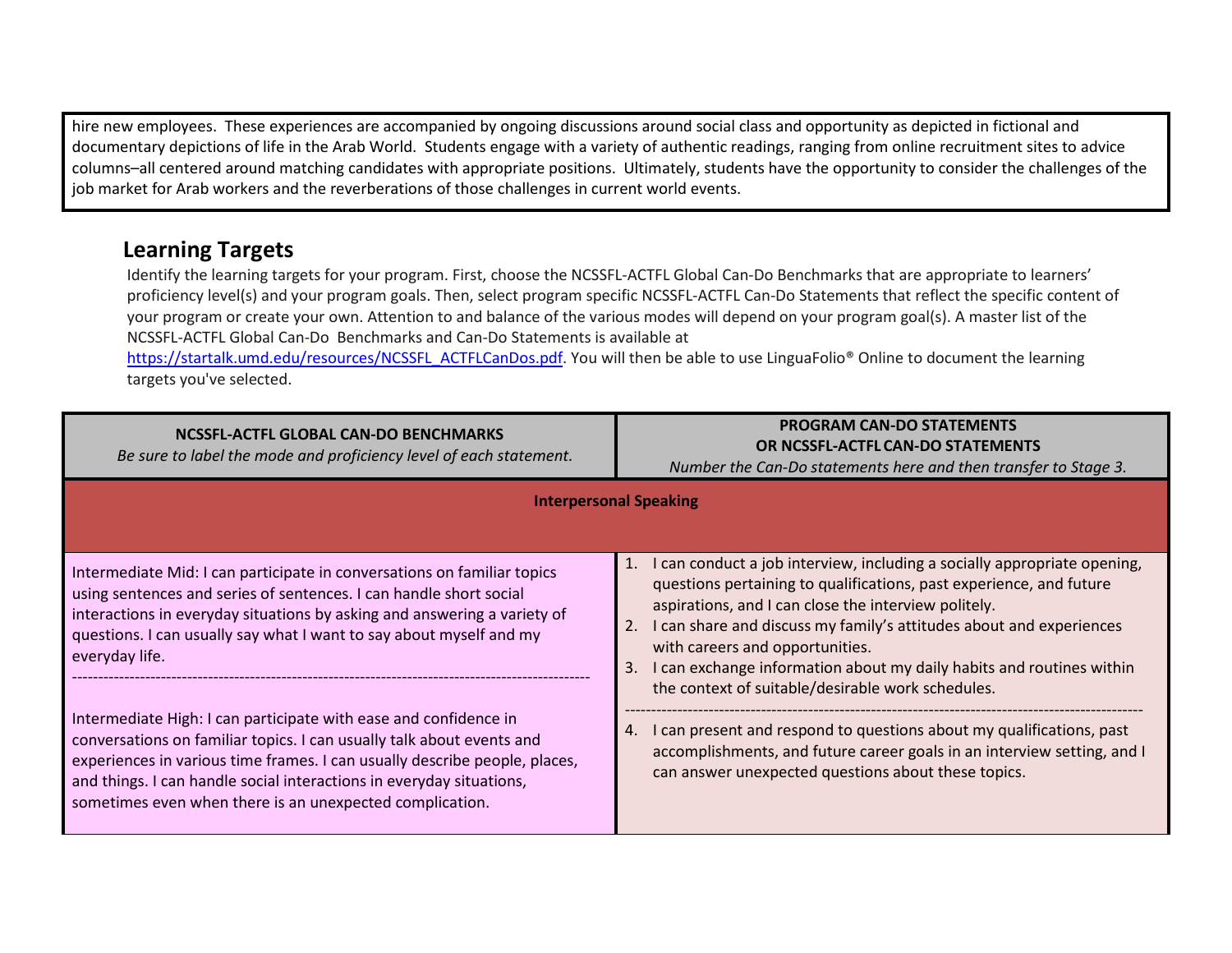| <b>Presentational Speaking</b>                                                                                                                                                                                                                                                                                                                             |                                                                                                                                                                                                                                                                                                                                                                                                                                                                                                                                                                                                                                                                                                                     |  |  |  |
|------------------------------------------------------------------------------------------------------------------------------------------------------------------------------------------------------------------------------------------------------------------------------------------------------------------------------------------------------------|---------------------------------------------------------------------------------------------------------------------------------------------------------------------------------------------------------------------------------------------------------------------------------------------------------------------------------------------------------------------------------------------------------------------------------------------------------------------------------------------------------------------------------------------------------------------------------------------------------------------------------------------------------------------------------------------------------------------|--|--|--|
| Intermediate Mid: I can make presentations on a wide variety of familiar<br>topics using connected sentences.<br>Intermediate High: I can make presentations in a generally organized way<br>on school, work, and community topics, and on topics I have researched. I<br>can make presentations on some events and experiences in various time<br>frames. | 5. I can present a political cartoon about the challenges of the job market<br>in the Arab world and my analysis of it.<br>I can explain the steps needed to achieve a particular career goal.<br>6.<br>I can speak about the reasons for my career choices and aspirations.<br>7.<br>I can present my qualifications, past accomplishments, and future career<br>8.<br>goals.<br>9. I can explain and express concerns about unemployment, salary/price<br>gap, and nepotism in the workplace.                                                                                                                                                                                                                     |  |  |  |
| <b>Presentational Writing</b>                                                                                                                                                                                                                                                                                                                              |                                                                                                                                                                                                                                                                                                                                                                                                                                                                                                                                                                                                                                                                                                                     |  |  |  |
| Intermediate Mid: I can write on a wide variety of familiar topics using<br>connected sentences.<br>Intermediate High: I can write on topics related to school, work, and<br>community in a generally organized way. I can write some simple<br>paragraphs about events and experiences in various time frames.                                            | 10. I can write a CV including relevant information about my personal<br>details, education, qualifications, and experience in the appropriate<br>format.<br>11. I can write a short email expressing interest in a position and requesting<br>more information about it.<br>12. I can write a basic letter of recommendation, including a professional<br>greeting and closing, how I know the person and for how long, the work<br>they did with me, the consistency of their work performance, some skills<br>they have, and the reasons they are a suitable candidate.<br>13. I can present information about the challenges of finding a job in<br>multiple contexts and state two reasons for the challenges. |  |  |  |
|                                                                                                                                                                                                                                                                                                                                                            | <b>Interpretive Listening</b>                                                                                                                                                                                                                                                                                                                                                                                                                                                                                                                                                                                                                                                                                       |  |  |  |
| Intermediate Mid: I can understand the main idea in messages and<br>presentations on a variety of topics related to everyday life and personal                                                                                                                                                                                                             | 14. I can understand the purpose and main idea of an instructional video<br>about using digital resources for a job search.                                                                                                                                                                                                                                                                                                                                                                                                                                                                                                                                                                                         |  |  |  |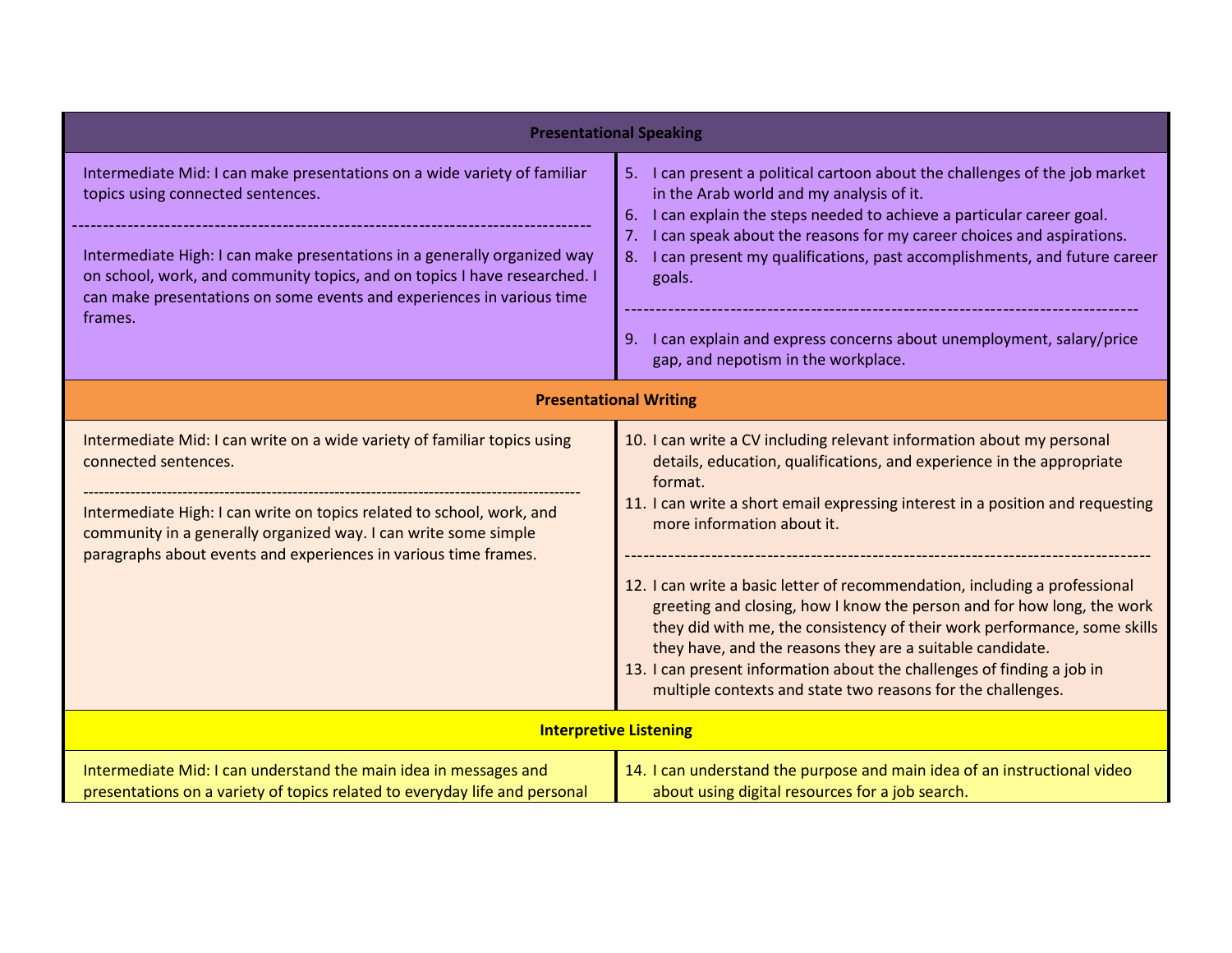| interests and studies. I can understand the main idea in conversations that<br>I overhear.                                                                                                                                                                                                                                                                                                                 | 15. I can understand the purpose and main idea of a video advice "column"<br>on YouTube.                                                                                                                                                                                                                                                                                                                                                                                                                                                                                                                                                                                                                                                              |  |
|------------------------------------------------------------------------------------------------------------------------------------------------------------------------------------------------------------------------------------------------------------------------------------------------------------------------------------------------------------------------------------------------------------|-------------------------------------------------------------------------------------------------------------------------------------------------------------------------------------------------------------------------------------------------------------------------------------------------------------------------------------------------------------------------------------------------------------------------------------------------------------------------------------------------------------------------------------------------------------------------------------------------------------------------------------------------------------------------------------------------------------------------------------------------------|--|
| Intermediate High: I can easily understand the main idea in messages and<br>presentations on a variety of topics related to everyday life and personal<br>interests and studies. I can usually understand a few details of what I<br>overhear in conversations, even when something unexpected is expressed.<br>I can sometimes follow what I hear about events and experiences in<br>various time frames. | 16. I can understand the main idea and some statistical details when<br>listening to news analysis of the job market for Arabs in France.<br>17. I can understand the topic and main idea of a news report on the impact<br>of Syrian workers in the Jordanian job market.                                                                                                                                                                                                                                                                                                                                                                                                                                                                            |  |
|                                                                                                                                                                                                                                                                                                                                                                                                            | <b>Interpretive Reading</b>                                                                                                                                                                                                                                                                                                                                                                                                                                                                                                                                                                                                                                                                                                                           |  |
| Intermediate Mid: I can understand the main idea of texts related to<br>everyday life and personal interests or studies.<br>Intermediate High: I can easily understand the main idea of texts related to<br>everyday life, personal interests, and studies. I can sometimes follow<br>stories and descriptions about events and experiences in various time<br>frames.                                     | 18. I can identify the sections of a CV and gather details about personal<br>information, education, training, and work experience.<br>19. I can use contextual clues to guess the meaning of individual words and<br>holistic messages in social/political cartoons about the job market and<br>work-related challenges.<br>20. I can recognize a job advertisement and understand some details about<br>the position and requirements for candidates.<br>21. I can analyze and compare multiple LinkedIn profiles of candidates and<br>determine their suitability for a given position.<br>22. I can scan and understand some details from news articles about<br>seasonal work and the conditions of employment for Syrian refugees in<br>Jordan. |  |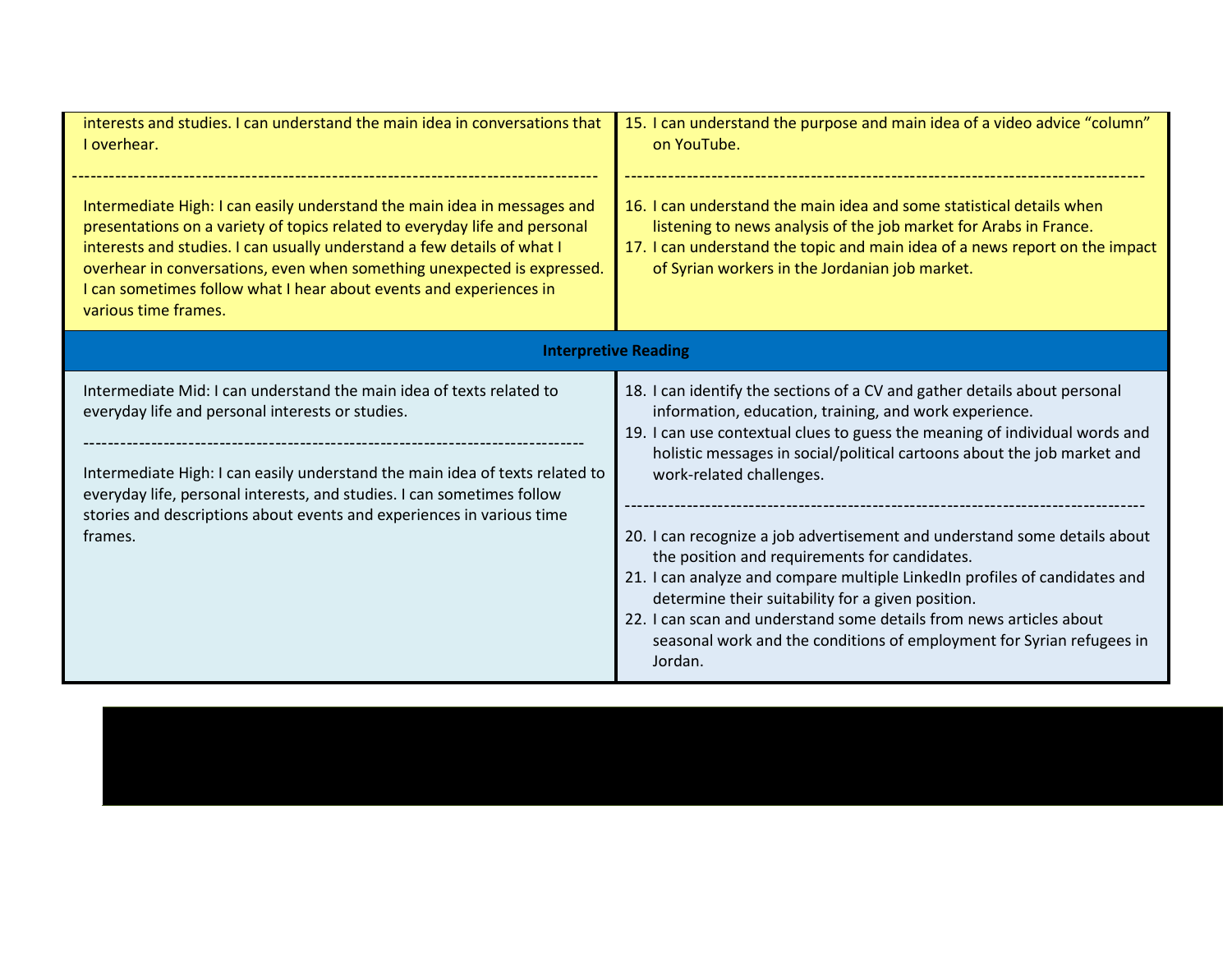## Summative Performance Assessment

Describe the major summative performance assessments you will use for each of the three communicative modes. These assessments will provide evidence that learners have achieved the program learning objectives.

| <b>INTERPRETIVE TASK</b>                                                                                                                                                                                          | <b>INTERPERSONAL TASK</b>                                                                                                                                                                                                         | <b>PRESENTATIONAL TASK</b>                                                                                                                                                                                               |
|-------------------------------------------------------------------------------------------------------------------------------------------------------------------------------------------------------------------|-----------------------------------------------------------------------------------------------------------------------------------------------------------------------------------------------------------------------------------|--------------------------------------------------------------------------------------------------------------------------------------------------------------------------------------------------------------------------|
| Learners understand, interpret, and analyze what is<br>heard, read, or viewed on a variety of topics.                                                                                                             | Learners interact and negotiate meaning in spoken, or<br>written conversations to share information, reactions,<br>feelings, and opinions.                                                                                        | Learners present information, concepts, and ideas to<br>inform, explain, persuade, and narrate on a variety of<br>topics using appropriate media and adapting to various<br>audiences of listeners, readers, or viewers. |
| Students will read both a job description and a<br>set of professional profiles from LinkedIn and<br>reason who among the candidate pool is best<br>suited for the job according to what they have<br>understood. | Students will role play as interviewers and<br>interviewees in a job interview in which they must<br>ask and answer questions about their job<br>qualifications, past experience, and<br>desires/expectations about the position. | Students will write their own resumes and<br>present themselves to a potential employer in a<br>brief "elevator pitch."                                                                                                  |

## Learning Experiences

 In this section, list the major learning experiences and related evidence of learning from the beginning through the end of your unit/program. Complete the first column with the program Can-Dos developed or identified in Stage 1. In the second column, determine the specific linguistic, cultural, and other subject matter knowledge and skills that learners will acquire as they work with your program theme. In the third column, indicate the learning experiences that will allow learners to develop these skills and knowledge so that they can perform the summative tasks identified in Stage 2.

| <b>MAJOR LEARNING EXPERIENCES &amp; EVIDENCE</b><br>LANGUAGE, CULTURE, CONTENT<br>NCSSFL-ACTFL CAN-DO STATEMENTS<br>Learners will experience & demonstrate<br>Learners need to use<br>Learners can |  |
|----------------------------------------------------------------------------------------------------------------------------------------------------------------------------------------------------|--|
|----------------------------------------------------------------------------------------------------------------------------------------------------------------------------------------------------|--|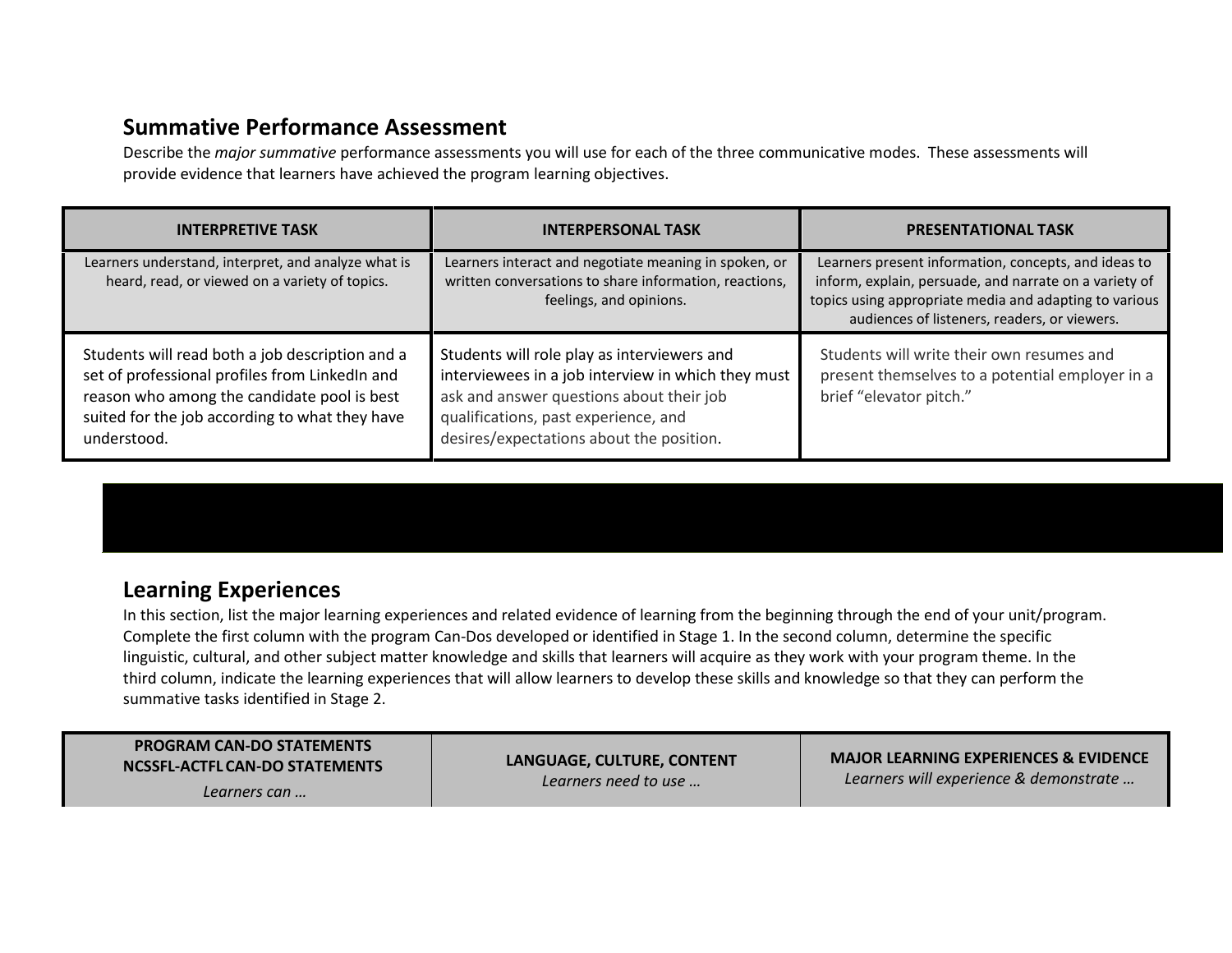| Copy these Can-Dos directly from Stage 1,<br>Column 2. Use one row per Can-Do.                                                                                                                                   | List the vocabulary, grammatical structures,<br>language chunks, cultural knowledge, and content<br>information that learners need to accomplish the<br>Can-Dos listed in column 1.                                                                                                                                                                                                                                                                                                                                                                                                                                                                                                                | Describe the key learning<br>tasks/activities/formative assessments that<br>allow learners to demonstrate that they can<br>meet the stated Can-Do.                                                                                                                                                                                                                                                                                                                                                                                                                                                                                                                                                              |
|------------------------------------------------------------------------------------------------------------------------------------------------------------------------------------------------------------------|----------------------------------------------------------------------------------------------------------------------------------------------------------------------------------------------------------------------------------------------------------------------------------------------------------------------------------------------------------------------------------------------------------------------------------------------------------------------------------------------------------------------------------------------------------------------------------------------------------------------------------------------------------------------------------------------------|-----------------------------------------------------------------------------------------------------------------------------------------------------------------------------------------------------------------------------------------------------------------------------------------------------------------------------------------------------------------------------------------------------------------------------------------------------------------------------------------------------------------------------------------------------------------------------------------------------------------------------------------------------------------------------------------------------------------|
|                                                                                                                                                                                                                  | <b>Interpersonal Speaking</b>                                                                                                                                                                                                                                                                                                                                                                                                                                                                                                                                                                                                                                                                      |                                                                                                                                                                                                                                                                                                                                                                                                                                                                                                                                                                                                                                                                                                                 |
| 1. I can conduct a job interview, including a<br>socially appropriate opening, questions<br>pertaining to qualifications, past experience,<br>and future aspirations, and I can close the<br>interview politely. | <b>Cultural Knowledge</b><br>Appropriate body language for formal meeting,<br>culturally appropriate attire, courtesies<br><b>Greetings and Warm up</b><br>السلام عليكم<br>كيف الحال؟<br>صباح الخير \ النور<br>مساء الخير \ النور<br>إن شاء الله ما لقيت صعوبة في ايجاد المكان<br>Greetings<br>Good morning<br>Good evening<br>I hope you found the location without difficulty<br><b>Questions and Follow up</b><br>ممكن تحدثنا عن نفسك؟<br>ممكن تحدثنا أكثر عن ذلك؟<br>ما السبب لذلك؟<br>كيف فعلت ذلك؟<br>لماذا فعلت ذلك؟<br>متى قمت بذلك؟<br>Can you tell us about yourself?<br>Can you tell us more about that?<br>What's the reason for that?<br>How did you do that?<br>Why did you do that? | The teacher elicits from the students the outline<br>for a professional job interview: (appropriate<br>opening, warm-up, qualifications and past<br>experience, future aspirations, and closure).<br>After providing the outline, students brainstorm<br>appropriate questions and phrases to each step in<br>the outline.<br>Students "speed date" to practice each phase of<br>the outline, switching partners to practice<br>carrying out each transaction multiple times.<br>The phases are as follows:<br>Greeting<br>General opening questions (see<br>interpretive listening) and follow up<br>questions<br>Common questions about professional<br>$\bullet$<br>qualifications and experience<br>Closure |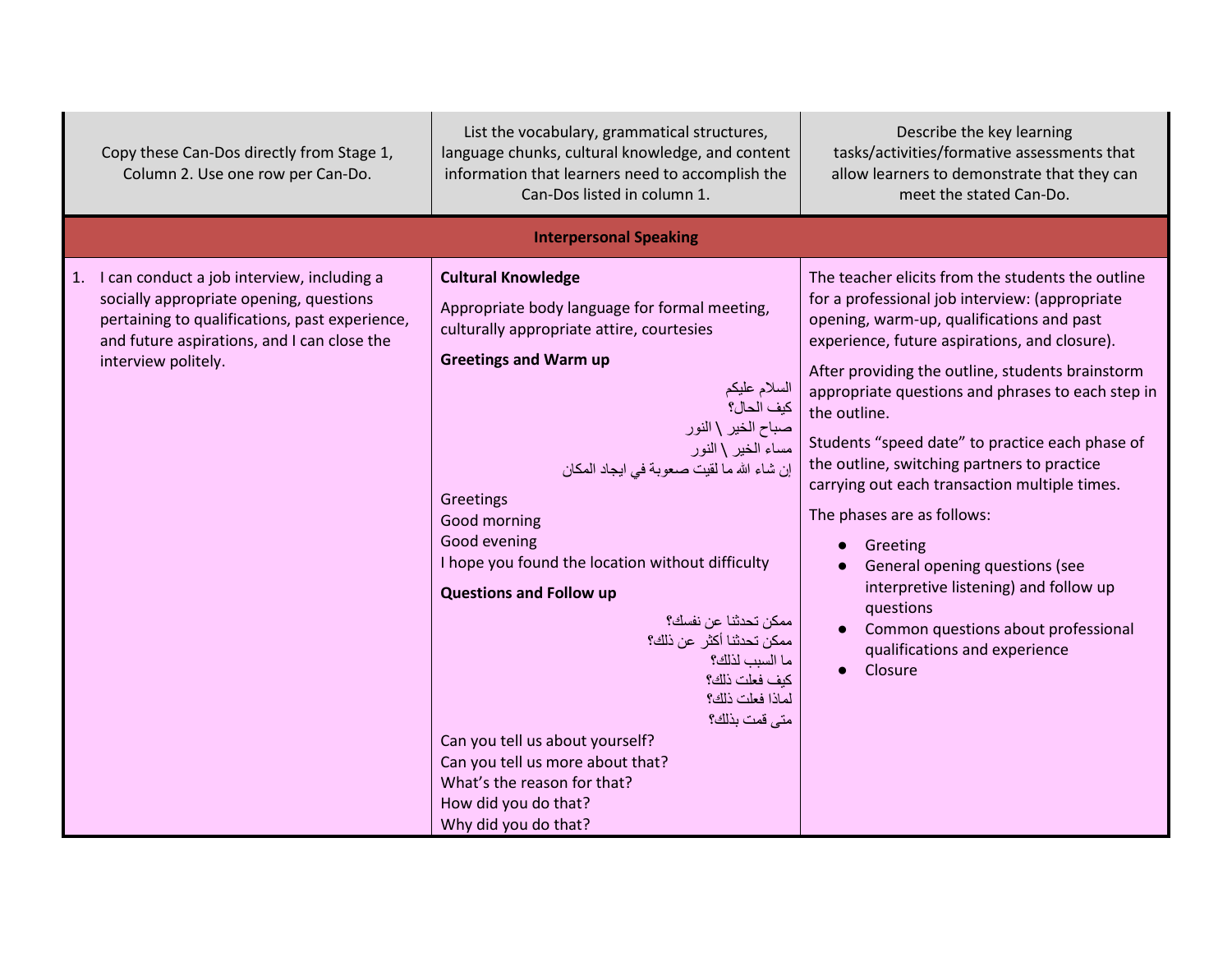| When did you do that?                                                                                                                                                                                                                                                                                                                         |  |
|-----------------------------------------------------------------------------------------------------------------------------------------------------------------------------------------------------------------------------------------------------------------------------------------------------------------------------------------------|--|
| <b>Closure</b>                                                                                                                                                                                                                                                                                                                                |  |
| شكرا على اللقاء \ شكرا لحضرتك<br>فرصة سعيدة \ أنا أسعد<br>سوف نعلمك بقرارنا خلال<br>مع السلامة \ الله بسلمك<br>Thank you for meeting<br>Nice to meet you<br>Will let you know our decision in (time)<br>Goodbye                                                                                                                               |  |
| <b>Response Stems</b>                                                                                                                                                                                                                                                                                                                         |  |
| درست في جامعة  وتخرجت في سنة<br>عملت في  لمدة<br>I studied in the University of  and I graduated in<br>(year)<br>I worked infor (time)<br><b>Giving Reasons</b><br>حتى أصبح<br>كان من اللازم أن<br>كان من المهم أن<br>حصل على<br>أر اد أنْ \ يريد أنْ<br>أحبّ أنْ \ يحبّ أنْ<br>تمنّى أنْ \ يتمنّى أنْ<br>عمل \ يعمل<br>احتاج إلى \ يحتاج إلى |  |
| So I can become<br>It was necessary to<br>It was important to<br>To obtain<br>To want                                                                                                                                                                                                                                                         |  |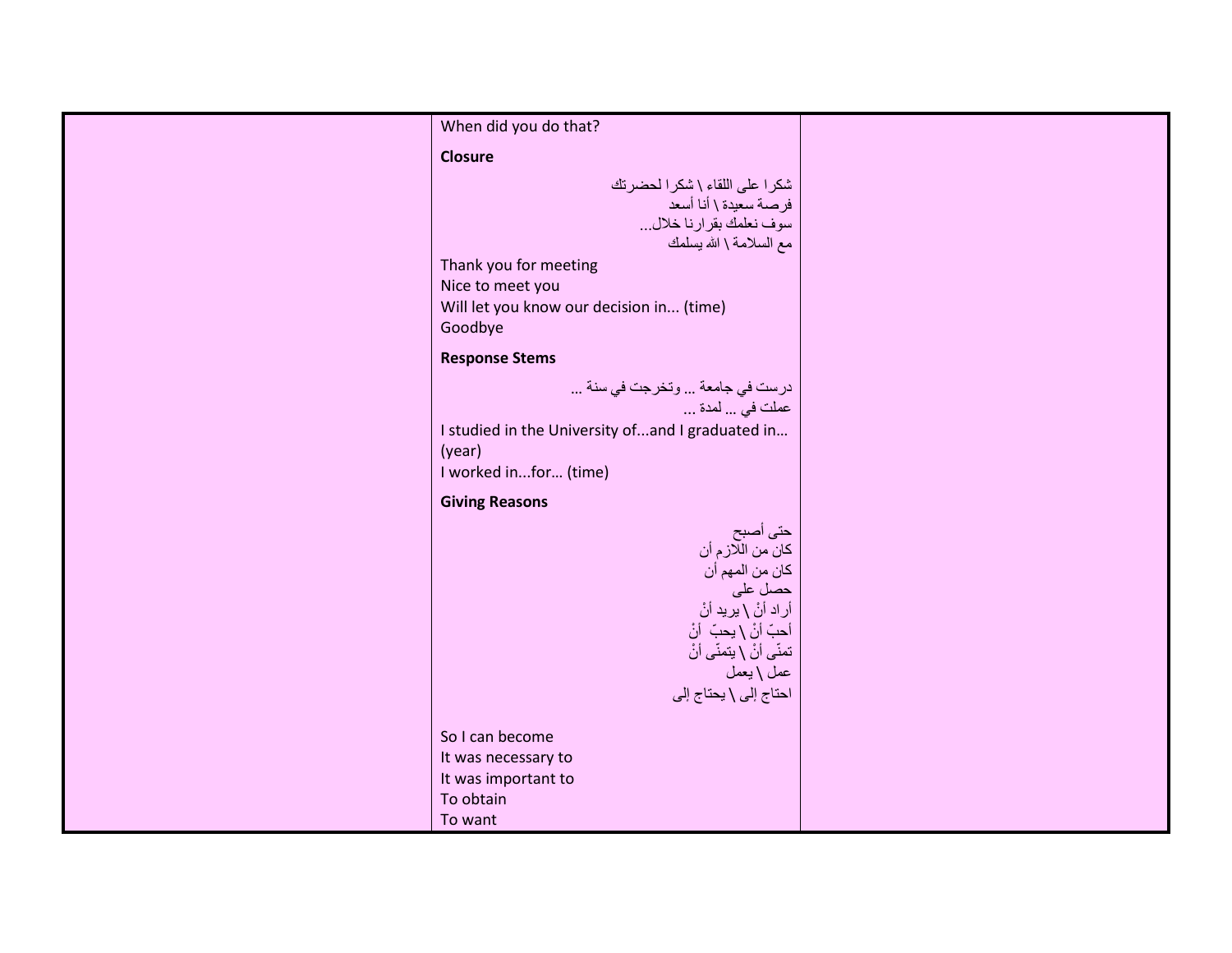|                                                                                                              | To like<br>To hope<br>To work<br>To need                                                                                                                                                                                                                                                                                                                                                                                                                                                                                                                                       |                                                                                                                                                                                                                                                                                                                                                                                                                                                                                                                                                                                                                                                                                                                                                                                                                                                                                                                                                                               |
|--------------------------------------------------------------------------------------------------------------|--------------------------------------------------------------------------------------------------------------------------------------------------------------------------------------------------------------------------------------------------------------------------------------------------------------------------------------------------------------------------------------------------------------------------------------------------------------------------------------------------------------------------------------------------------------------------------|-------------------------------------------------------------------------------------------------------------------------------------------------------------------------------------------------------------------------------------------------------------------------------------------------------------------------------------------------------------------------------------------------------------------------------------------------------------------------------------------------------------------------------------------------------------------------------------------------------------------------------------------------------------------------------------------------------------------------------------------------------------------------------------------------------------------------------------------------------------------------------------------------------------------------------------------------------------------------------|
| 2. I can share and discuss my family's attitudes<br>about and experiences with careers and<br>opportunities. | <b>Discussion</b><br>عائلتي تؤمن \ نعتقد \ نظن أن<br>يعمل<br>قرّر أن                                                                                                                                                                                                                                                                                                                                                                                                                                                                                                           | The teacher elicits from students phrases specific<br>to attitudes and careers such as 'to hope,' 'to<br>consider,' 'to think,' knowing they will eventually<br>present their own family's attitudes to their<br>classmates.                                                                                                                                                                                                                                                                                                                                                                                                                                                                                                                                                                                                                                                                                                                                                  |
|                                                                                                              | My family believes / think / think that<br><b>Works</b><br>Decided to<br><b>Family Attitudes</b><br>تشجّع \ لا تشجع على العمل في<br>تحترم \ لا تحترم الأشخاص الذين<br>تعتقد أنّ هذا العملُ في  مناسب \ غير مناسب بسبب<br>تنظر إلى العمل في  كأنه<br>(my family) encourages me to<br>(my family) respects people who<br>(my family) considers that this work is appropriate<br>(my family) views working as as if it is<br><b>Opportunities</b><br>ساعات العمل \ساعات الدوام<br>قطاع - ات<br>شرطّ ج شروط<br>وظيفة ج وظائف<br>فرصة ج فرص<br>المطالة<br>شهادة ج شهادات<br>التعليم | The teacher provides a list of jobs she would like<br>students to discuss. In pairs, students ask each<br>other about their attitudes toward the jobs listed.<br>When they are done with the first pair, each<br>student finds a new person in order to ask the<br>same questions. Each student should find at least<br>4 other partners. While asking the questions,<br>students take notes on their peers' attitudes. At<br>the end of the activity, students report back to<br>the teacher about the attitudes of their colleagues<br>towards the jobs that are listed in the worksheet.<br>Students interview a family member at home<br>about their career choices and reasons behind<br>them. Students may complete this interview in<br>any language, but they must report back to the<br>class in Arabic.<br>In groups, students share how their family<br>members chose their careers and which career<br>paths they themselves are encouraged to pursue<br>and why. |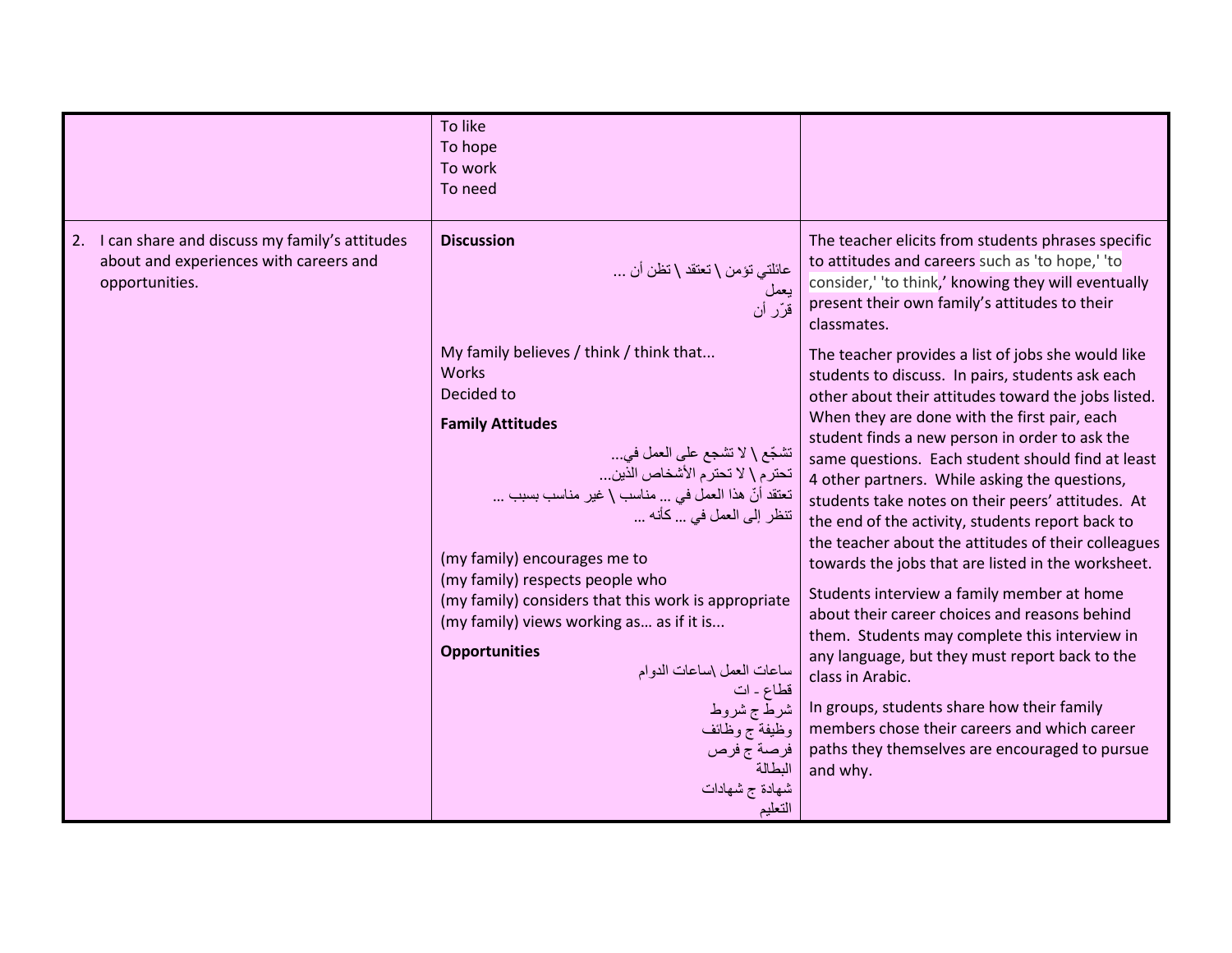|                                                                                                                                 | سوق العمل<br>بحثٌ عن \ يبحث عن<br>أزمة<br>متوفّر<br>الواسطة                                                                                                                                                                                                                                                                                                                                                                                                                    | In a larger, full class discussion, students share out<br>common themes and make observations about<br>how career paths are judged and valued.           |
|---------------------------------------------------------------------------------------------------------------------------------|--------------------------------------------------------------------------------------------------------------------------------------------------------------------------------------------------------------------------------------------------------------------------------------------------------------------------------------------------------------------------------------------------------------------------------------------------------------------------------|----------------------------------------------------------------------------------------------------------------------------------------------------------|
|                                                                                                                                 | <b>Working hours</b><br>Sector<br>Condition<br>Position/job<br>Opportunity<br>Unemployment<br>Diploma<br>Education<br>The job market<br>Search for<br><b>Crisis</b><br>Available<br>Connections/nepotism<br>فرص العمل غير متوفرة \ متوفرة بسبب<br>سوق العمل هذه الأيام يحتاج<br>يجب السعي إلى واسطة قوية للحصول على فرصة عمل<br>Job opportunities are abundant because of<br>The job market these days needs<br>You need to search for connections to get a job<br>opportunity |                                                                                                                                                          |
| 3. I can exchange information about my daily<br>habits and routines within the context of<br>suitable/desirable work schedules. | Grammar<br>أن + المضارع المنصوب                                                                                                                                                                                                                                                                                                                                                                                                                                                | Students play a matching game in which half the<br>class are recruiters and half the class are job<br>seekers. Each recruiter has specifications about a |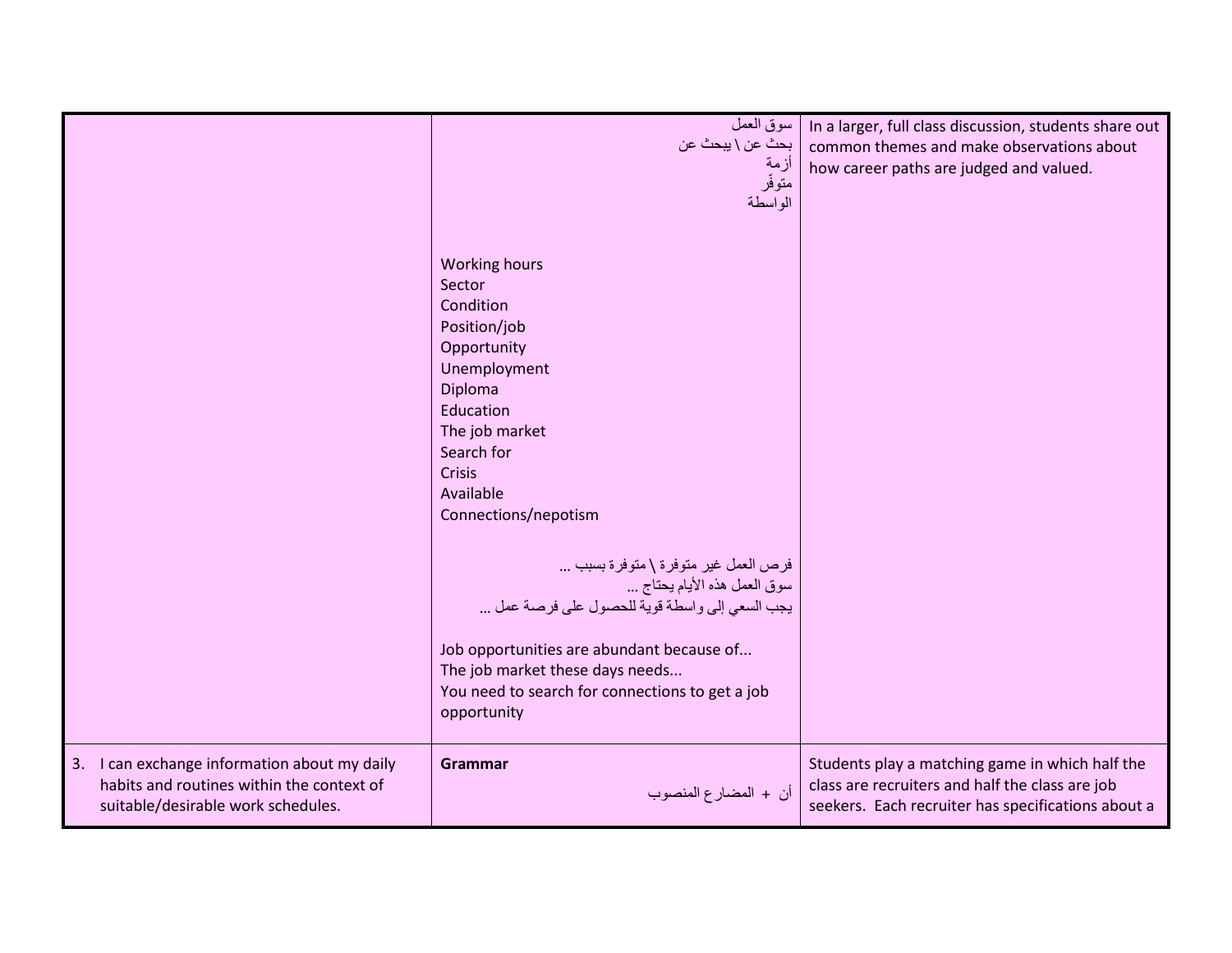| Conjugation of hollow verbs; weak verbs;<br>germinate verbs | work schedule, and each job seeker has a<br>preferred schedule. The students must mill about |
|-------------------------------------------------------------|----------------------------------------------------------------------------------------------|
| <b>Adverbs of Frequency</b>                                 | and find the most desirable match for their<br>schedule.                                     |
| دائماً<br>عادةً                                             |                                                                                              |
| أحياناً<br>لا  أبداً                                        |                                                                                              |
| كل يوم<br>نادر أ                                            |                                                                                              |
| كل أسبوع                                                    |                                                                                              |
|                                                             |                                                                                              |
| Always<br><b>Usually</b>                                    |                                                                                              |
| Sometimes<br><b>Never</b>                                   |                                                                                              |
| Every day                                                   |                                                                                              |
| Rarely<br>Every week                                        |                                                                                              |
| <b>Times of Day</b>                                         |                                                                                              |
| في الصباح<br>بعد الظهر                                      |                                                                                              |
| بالعصر                                                      |                                                                                              |
| في المساء<br>بالليل                                         |                                                                                              |
|                                                             |                                                                                              |
| In the morning<br>Afternoon                                 |                                                                                              |
| Late afternoon<br>In the evening                            |                                                                                              |
| Night                                                       |                                                                                              |
|                                                             |                                                                                              |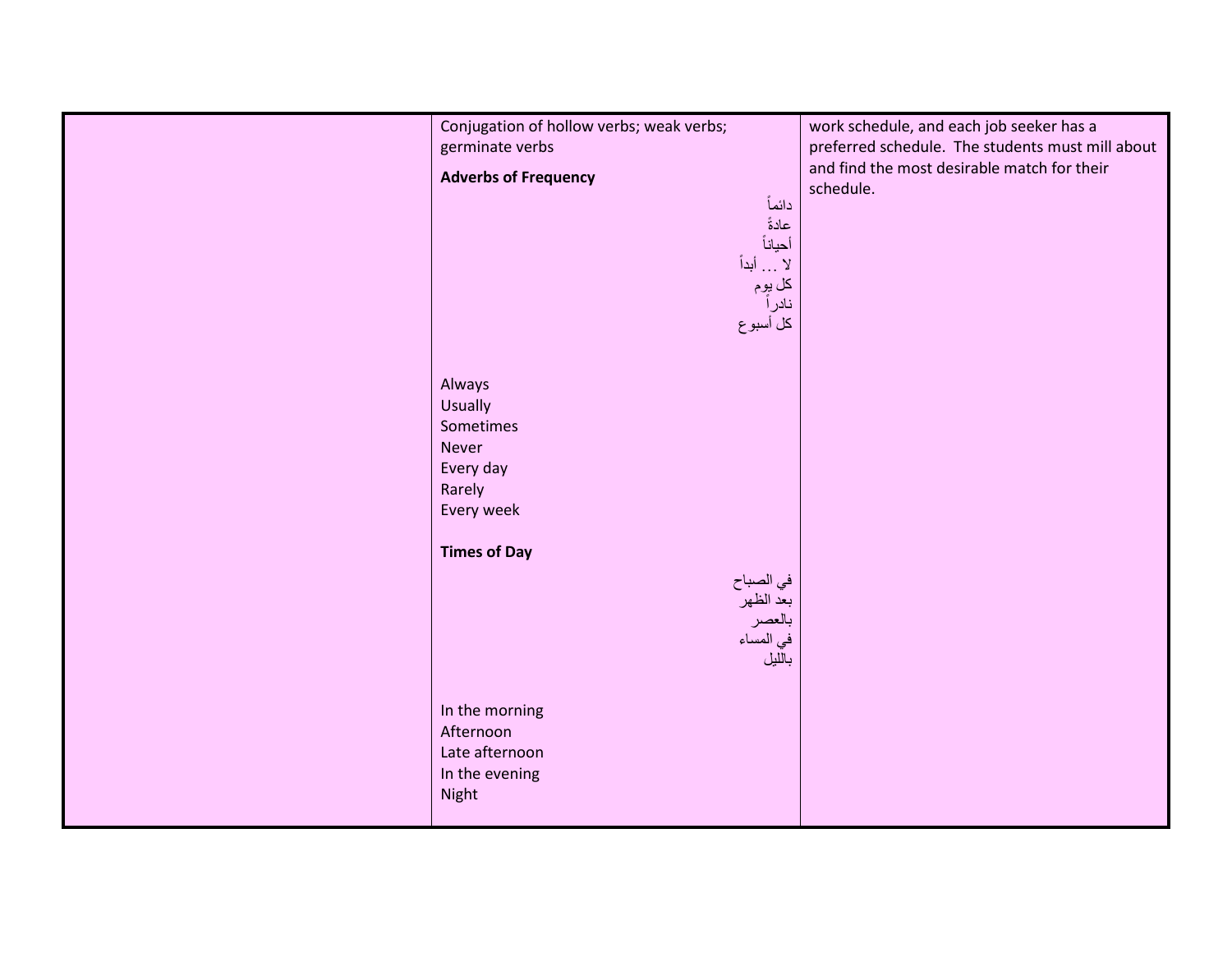| <b>Preferences</b>                |  |
|-----------------------------------|--|
|                                   |  |
| فضّل أن<br>أحبّ أن<br>بالنسبة ل   |  |
|                                   |  |
| Prefer                            |  |
| Like/love                         |  |
| As far as is concerned            |  |
|                                   |  |
| <b>Daily Routines</b>             |  |
| فاق من النوم<br>فطر<br>ذهب<br>ترك |  |
|                                   |  |
|                                   |  |
|                                   |  |
| رجع                               |  |
| نام                               |  |
| Wake                              |  |
| Eat breakfast                     |  |
| Go                                |  |
| Leave                             |  |
| Return                            |  |
| Sleep                             |  |
|                                   |  |
|                                   |  |
| <b>Work Schedule</b>              |  |
| بدأ                               |  |
| انتهى من                          |  |
|                                   |  |
| حتى<br>بعد ذلك                    |  |
| قبل ذلك                           |  |
| Begin                             |  |
| Complete                          |  |
| Until                             |  |
| After that                        |  |
| Before that                       |  |
|                                   |  |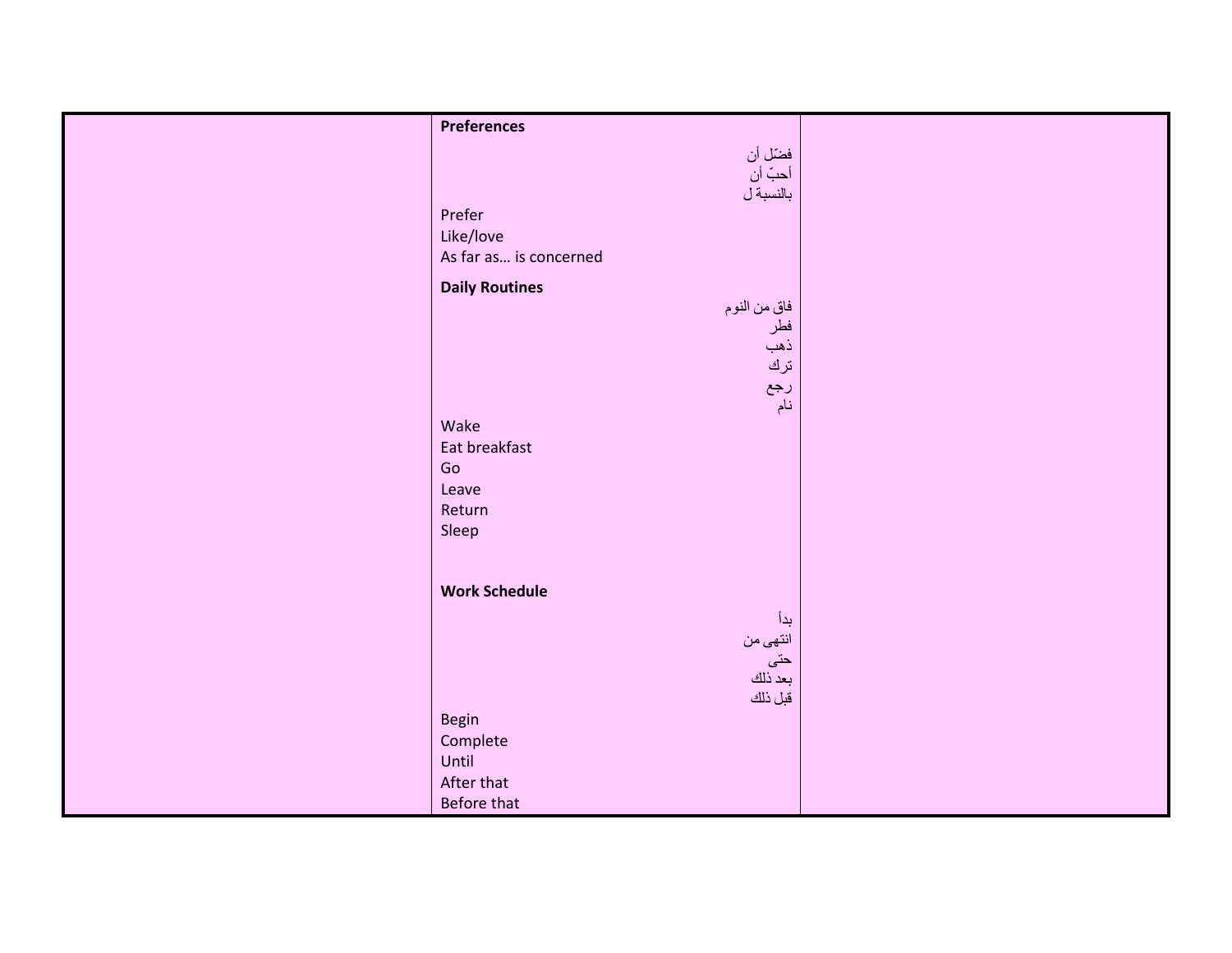|                                                                                                                                                                                                                 | أيام الأسبوع<br><b>Question Words</b><br>متى<br>ماذا<br>أين<br>مع من<br>لمآذا<br>When<br>What<br>Where<br>With whom<br>Why                                                                                                                                       |                                                                                                                                                                                                                                                                                                                                |
|-----------------------------------------------------------------------------------------------------------------------------------------------------------------------------------------------------------------|------------------------------------------------------------------------------------------------------------------------------------------------------------------------------------------------------------------------------------------------------------------|--------------------------------------------------------------------------------------------------------------------------------------------------------------------------------------------------------------------------------------------------------------------------------------------------------------------------------|
| 4. I can present and respond to questions about<br>my qualifications, past accomplishments, and<br>future career goals in an interview setting,<br>and I can answer unexpected questions about<br>these topics. | Grammar<br>verb tenses: past, present, and future with<br>negation<br><b>Qualifications/Accomplishments</b><br>تخرج من<br>حصل على<br>شهادة<br><b>Graduate from</b><br>Obtain<br>Diploma<br><b>Future Career Goals</b><br>إن شاء الله<br>سوف<br>ثم<br>God willing | Students role play hiring/applying for a specific<br>position and carry out full interviews that include<br>all the phases appropriate for a complete (but<br>brief) job interview. Interviewees can expand<br>their answers to be inclusive of past, present, and<br>future dimensions as they answer interview<br>questions. |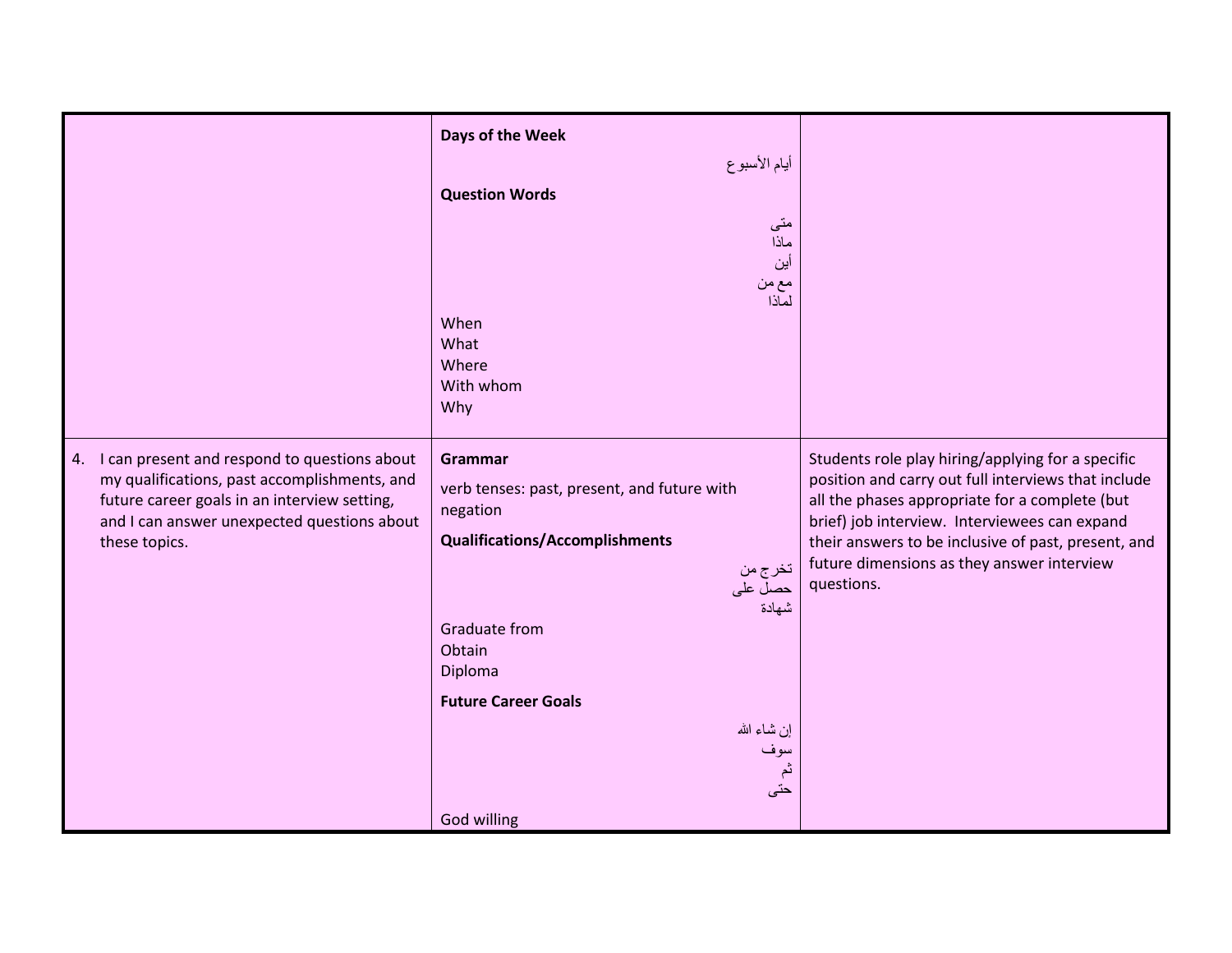|                                                                                                                               | (Future marker)<br>And then<br>Until/ in order to                                                                                                                                                                                                                                                                                                                                                                                                                                |                                                                                                                                                                                                                             |
|-------------------------------------------------------------------------------------------------------------------------------|----------------------------------------------------------------------------------------------------------------------------------------------------------------------------------------------------------------------------------------------------------------------------------------------------------------------------------------------------------------------------------------------------------------------------------------------------------------------------------|-----------------------------------------------------------------------------------------------------------------------------------------------------------------------------------------------------------------------------|
|                                                                                                                               | <b>Presentational Speaking</b>                                                                                                                                                                                                                                                                                                                                                                                                                                                   |                                                                                                                                                                                                                             |
| I can present a political cartoon about the<br>5.<br>challenges of the job market in the Arab<br>world and my analysis of it. | Job Market Vocabulary (presented through<br>reading political cartoons)<br>ساعات العمل/ساعات الدوام<br>قطاع ـ ات<br>شرط ج شروط<br>وظيفة ج وظائف<br>فرصة ج فرص<br>البطالة<br>شهادة ج شهادات<br>التعليم<br>سوق العمل<br>بحث عن / يبحث عن<br>أزمة<br>متوفّر<br>الو اسطة<br><b>Working hours</b><br>Sector<br>Condition<br>Position/job<br>Opportunity<br>Unemployment<br>Diploma<br>Education<br>The job market<br>Search for<br><b>Crisis</b><br>Available<br>Connections/nepotism | After interpreting several political cartoons about<br>the job market (see interpretive reading),<br>students discuss their cartoon and its meaning<br>with a partner, and then they present it to the<br>class as a whole. |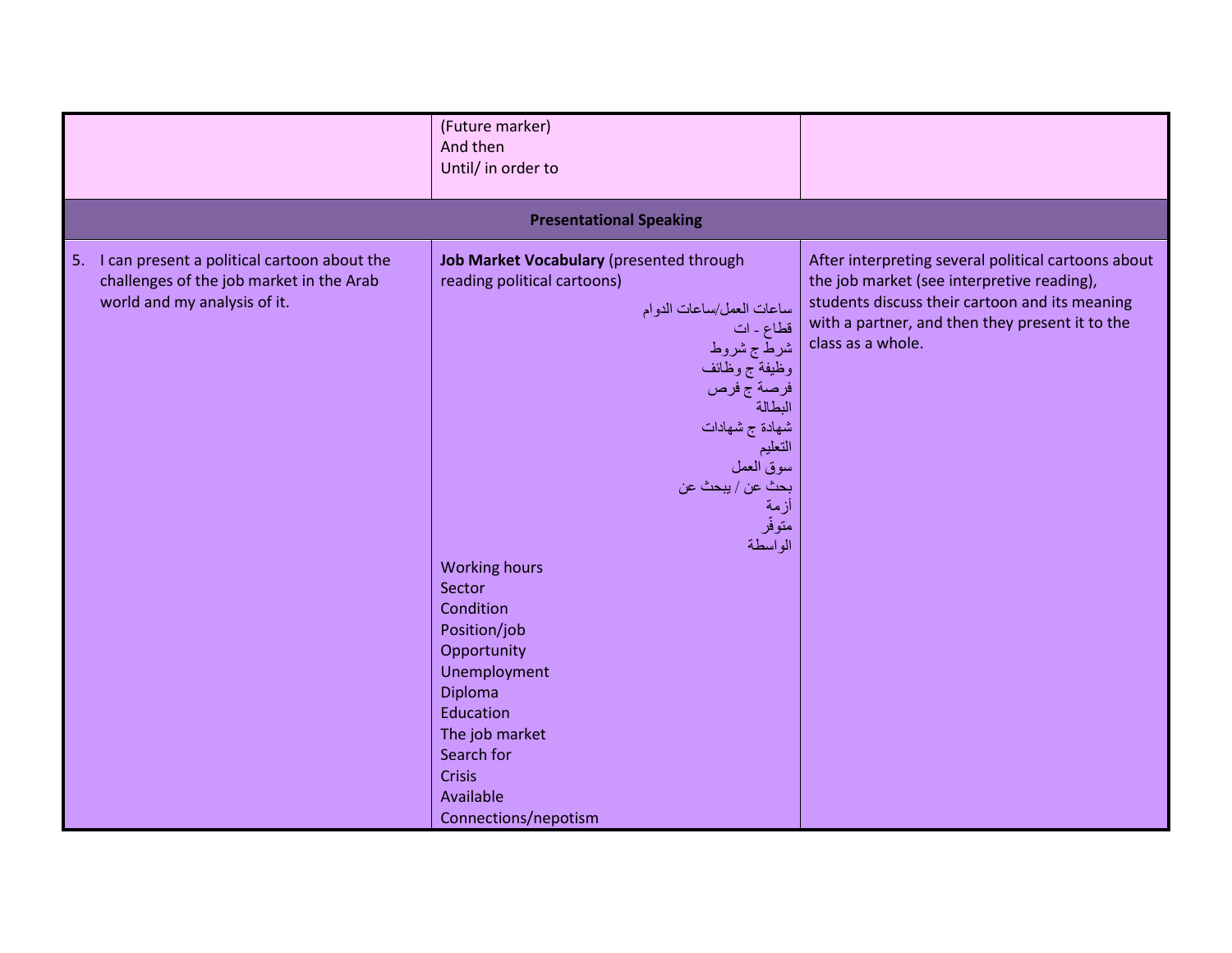|                                                                              | <b>Analysis</b><br>له علاقةب<br>أدّي ذلك إلى<br>رمز<br>مثّل                                                       |                                                                                                                                                                                                                                                                                                                                                                                                                                                                                  |
|------------------------------------------------------------------------------|-------------------------------------------------------------------------------------------------------------------|----------------------------------------------------------------------------------------------------------------------------------------------------------------------------------------------------------------------------------------------------------------------------------------------------------------------------------------------------------------------------------------------------------------------------------------------------------------------------------|
|                                                                              | It's related to<br>That led to<br>Symbolize<br>Represent                                                          |                                                                                                                                                                                                                                                                                                                                                                                                                                                                                  |
| I can explain the steps needed to achieve a<br>6.<br>particular career goal. | <b>Steps for Achievement</b><br>هدف أهداف<br>أصبح يصبح<br>A goal<br><b>Become</b><br>Until<br>For<br><b>Goals</b> | Students select various careers out of a hat and<br>prepare a list of qualifications and experiences for<br>each that would prepare them to take on the job.<br>In small groups, students role play as motivational<br>speakers, telling their audience what they must<br>do to accomplish their goals of becoming a<br>successful business person, lawyer, etc. After<br>everyone has had a turn in small groups, students<br>can volunteer to present to the class as a whole. |
|                                                                              | أريد أن أصبح<br>I want to become                                                                                  |                                                                                                                                                                                                                                                                                                                                                                                                                                                                                  |
| 7. I can speak about the reasons for my career<br>choices and aspirations.   | <b>Reasons</b><br>لأن<br>نظرا إلى ذلك<br>Because of<br><b>Because</b>                                             | Students use their interviews with their family<br>members and classmates to develop a list of<br>possible reasons for their career choices. Building<br>on those conversations, students then work in<br>pairs to discuss the possible reasons for their<br>career choices and prepare a short speech<br>presentation about why they are motivated to                                                                                                                           |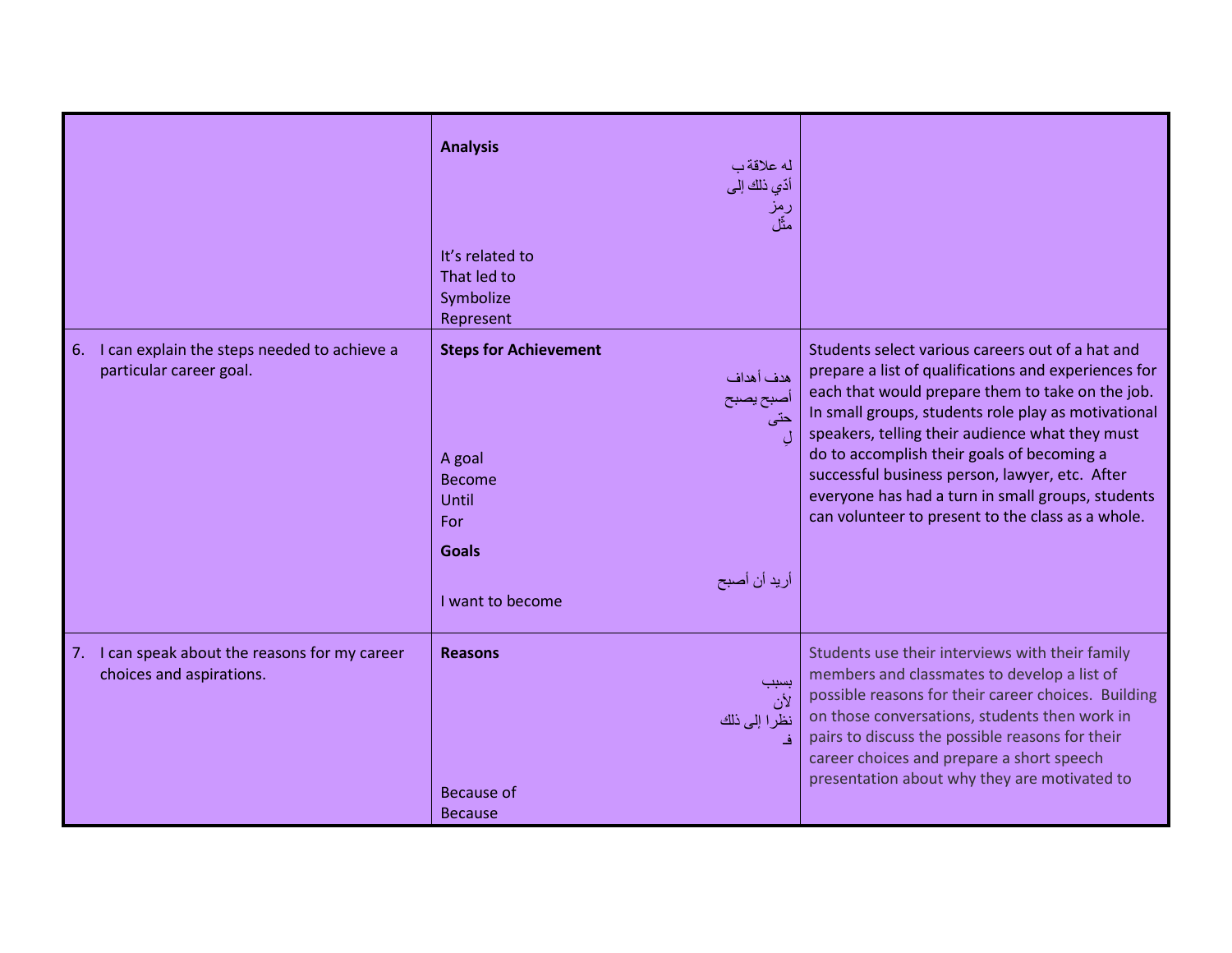|                                                                                                                     | Considering that<br>So                                                                                                                                                                                                                                                                                                                                                                                 | pursue a particular career (can be real or<br>imagined).                                                                                                                                                                                                                        |
|---------------------------------------------------------------------------------------------------------------------|--------------------------------------------------------------------------------------------------------------------------------------------------------------------------------------------------------------------------------------------------------------------------------------------------------------------------------------------------------------------------------------------------------|---------------------------------------------------------------------------------------------------------------------------------------------------------------------------------------------------------------------------------------------------------------------------------|
| 8. I can present my qualifications, past<br>accomplishments, and future career goals.                               | Grammar<br>Control of past, present and future tenses<br>وظيفة ج وظائف<br>سيرة ذاتية<br>مقابلة<br>رسالة التقديم للوظيفة<br>مؤهلات<br>خبرة<br>مهارات<br>رسالة التوصية<br>فرصة / فرص<br>التدريب<br>Employment/position<br>Resume<br>Interview<br>Letter of application (cover letter)<br>Qualifications<br>Experience<br><b>Skills</b><br><b>Recommendation letter</b><br>Opportunity<br><b>Training</b> | Students role play meeting the HR manager at<br>their dream job in an elevator and they have one<br>minute to present their qualifications, past<br>accomplishments, and future career goals, thus<br>convincing the HR manager of their suitability for<br>an open internship. |
| I can explain and express concerns about<br>9.<br>unemployment, salary/price gap, and<br>nepotism in the workplace. | <b>Concerns</b><br>كبر مشكلة<br>بالنسبة لي<br>المشكلة في سوق العمل<br>أخاف من                                                                                                                                                                                                                                                                                                                          | Students participate in a three-round debate<br>about which challenge in the workplace is the<br>biggest problem for job seekers. The rounds<br>consist of an opening statement, a response to                                                                                  |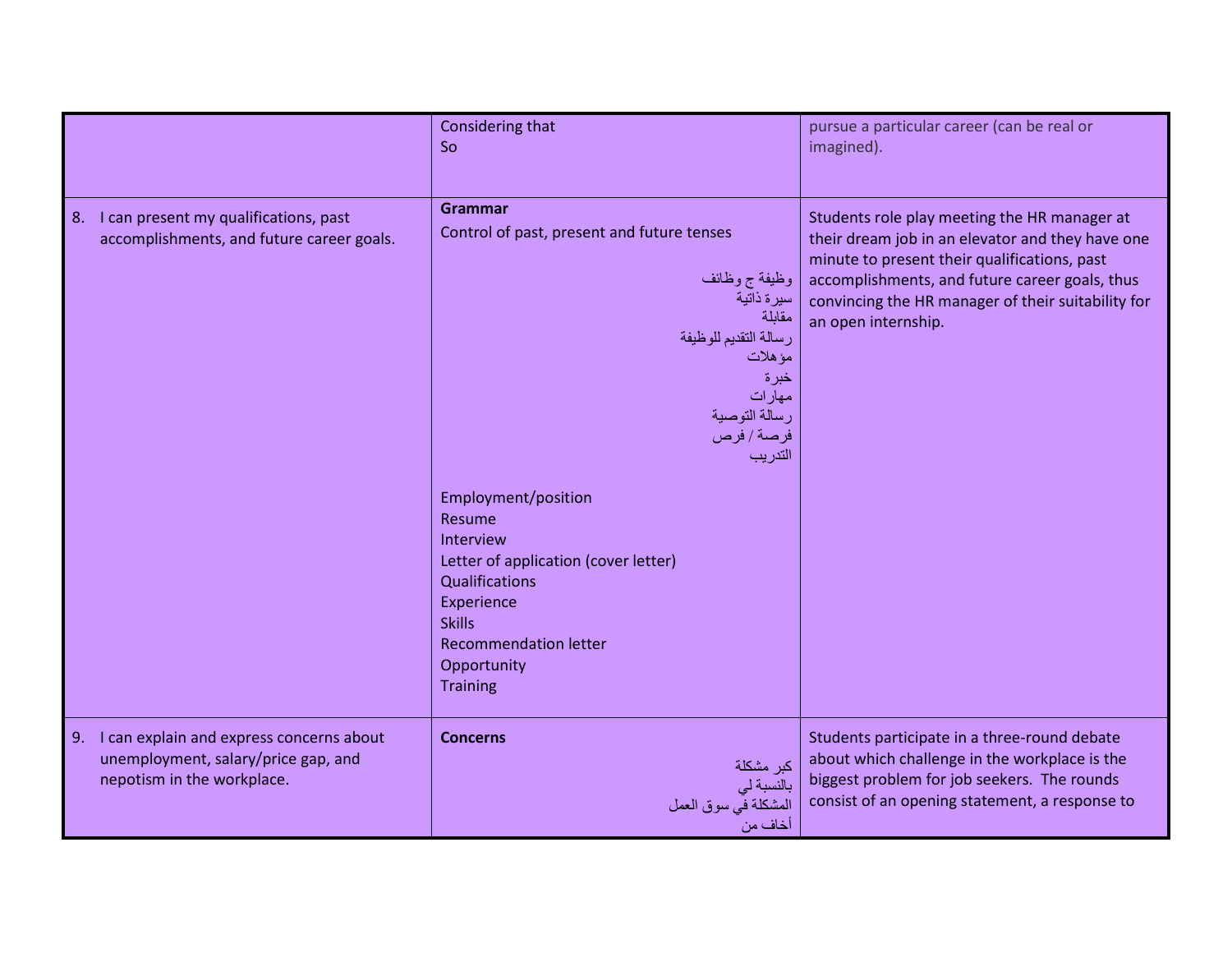|                                                                                                                                                              | اقلق من<br>الفجوة بين المرتب والسعر<br>البطالة<br>الواسطة<br>قلة الفرص<br>مكان العمل<br>The largest problem<br>For me<br>The problem in the labor market<br>I'm afraid of<br>I worry about<br>The gap between the salary and price<br>Unemployment<br>Connections/nepotism<br>Lack of opportunities<br>The workplace | the other team's statement, and a closing<br>statement.                                                                                                                                    |
|--------------------------------------------------------------------------------------------------------------------------------------------------------------|----------------------------------------------------------------------------------------------------------------------------------------------------------------------------------------------------------------------------------------------------------------------------------------------------------------------|--------------------------------------------------------------------------------------------------------------------------------------------------------------------------------------------|
|                                                                                                                                                              | <b>Presentational Writing</b>                                                                                                                                                                                                                                                                                        |                                                                                                                                                                                            |
| 10. I can write a CV including relevant information<br>about my personal details, education,<br>qualifications, and experience in the<br>appropriate format. | <b>Cultural Knowledge</b><br>Formatting of CV in Arabic<br>Information to include (gender, nationality)<br><b>CV Headings</b><br>وظيفة ج وظائف<br>سيرة ذاتية<br>مقابلة<br>رسالة التقديم للوظيفة<br>مؤهلات<br>خبرة                                                                                                    | Students fill in the blanks of a CV following a set<br>form.<br>Students type up the headings of a CV as a class,<br>then complete a copy with their own details in the<br>correct format. |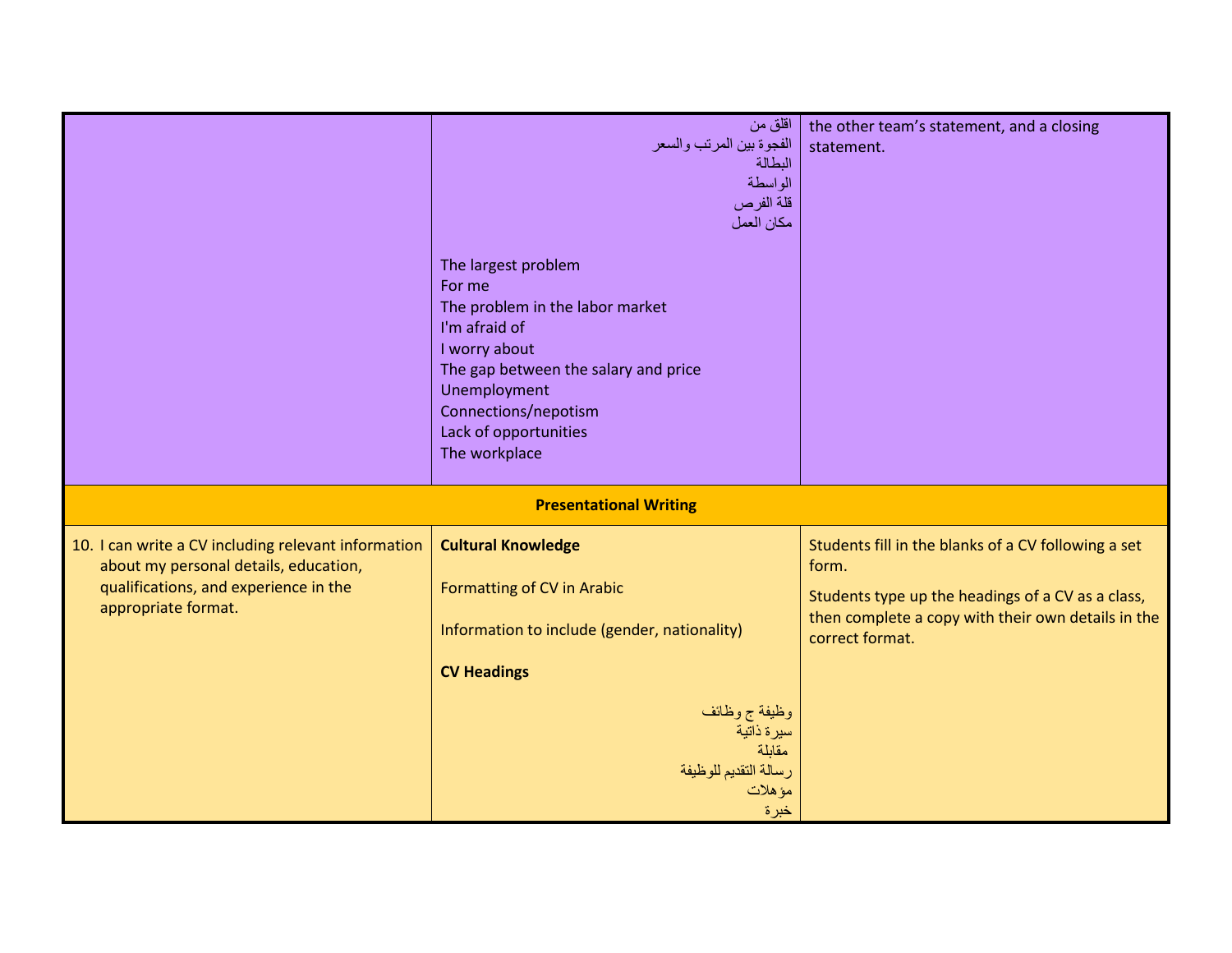|                                                                                                                                                                                                                                                                                                        | مهار ات<br>رسالة التوصية<br>فرصة / فرص<br>التدريب                                                                                                                                                                     |                                                                                                                                                                                                                                                                                                                                                                                                                                                      |
|--------------------------------------------------------------------------------------------------------------------------------------------------------------------------------------------------------------------------------------------------------------------------------------------------------|-----------------------------------------------------------------------------------------------------------------------------------------------------------------------------------------------------------------------|------------------------------------------------------------------------------------------------------------------------------------------------------------------------------------------------------------------------------------------------------------------------------------------------------------------------------------------------------------------------------------------------------------------------------------------------------|
|                                                                                                                                                                                                                                                                                                        | Employment/position<br>Resume<br>Interview<br>Letter of application (cover letter)<br><b>Qualifications</b><br>Experience<br><b>Skills</b><br><b>Recommendation letter</b><br>Opportunity<br><b>Training</b>          |                                                                                                                                                                                                                                                                                                                                                                                                                                                      |
| 11. I can write a short email expressing interest in<br>a position and requesting more information<br>about it.                                                                                                                                                                                        | <b>Cultural Knowledge/Background</b><br><b>Email formatting and professional</b><br>correspondence                                                                                                                    | Students read a short email requesting more<br>information about a position, then rewrite it by<br>using their own language.                                                                                                                                                                                                                                                                                                                         |
| 12. I can write a basic letter of recommendation,<br>including a professional greeting and closing,<br>how I know the person and for how long, the<br>work they did with me, the consistency of<br>their work performance, some skills they<br>have, and the reasons they are a suitable<br>candidate. | <b>Letter of Recommendation</b><br>وظيفة ج وظائف<br>سيرة ذاتية<br>مقابلة<br>رسالة التقديم للوظيفة<br>مؤهلات<br>خبرة<br>مهارات<br>رسالة التوصية<br>فرصة / فرص<br>التدريب<br>Employment/position<br>Resume<br>Interview | Students choose the most suitable candidate for a<br>position (see interpretive reading below) and take<br>on the character of that candidate's professional<br>reference.<br>Students compose a basic letter of reference in<br>which they include the following sections:<br>Introduction<br><b>Professional Greeting</b><br>How they know the candidate<br>How long they have known the<br>candidate<br><b>Body</b><br>The work the candidate did |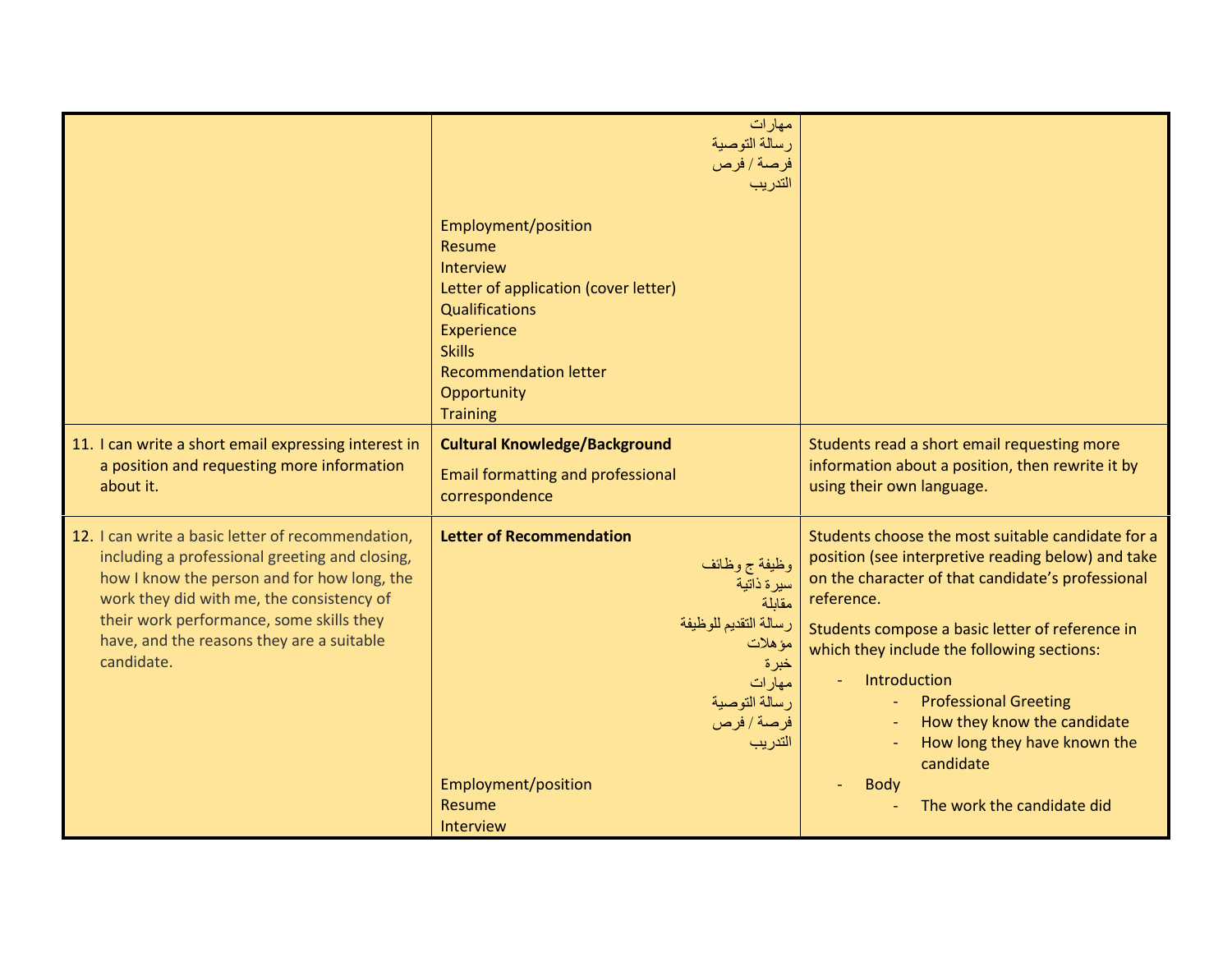|                                                                                                                                          | Letter of application (cover letter)<br><b>Qualifications</b><br>Experience<br><b>Skills</b><br><b>Recommendation letter</b><br>Opportunity<br><b>Training</b>                                                                                                                                                                                                                                                                              | The consistency of the work<br>performance<br>Skills the candidate exhibited<br>Reasons for the suitability of the<br>candidate<br>Conclusion<br><b>Professional closing</b>                                                                       |
|------------------------------------------------------------------------------------------------------------------------------------------|---------------------------------------------------------------------------------------------------------------------------------------------------------------------------------------------------------------------------------------------------------------------------------------------------------------------------------------------------------------------------------------------------------------------------------------------|----------------------------------------------------------------------------------------------------------------------------------------------------------------------------------------------------------------------------------------------------|
| 13. I can present information about the<br>challenges of finding a job in multiple contexts<br>and state two reasons for the challenges. | <b>Concerns</b><br>كبر مشكلة<br>بالنسبة لي<br>المشكلة في سوق العمل<br>أخاف من<br>اقلق من<br>الفجوة بين المرتب والسعر<br>البطالة<br>الواسطة<br>قلة الفرص<br>مكان العمل<br>The largest problem<br>For me<br>The problem in the labor market<br>I'm afraid of<br>I worry about<br>The gap between the salary and price<br>Unemployment<br>Connections/nepotism<br>Lack of opportunities<br>The workplace<br>فرص العمل غير متوفرة \ متوفرة بسبب | Students write an introductory paragraph about<br>the many challenges of finding a suitable job.<br>Each student builds on the shared introduction to<br>focus on a particular challenge and how it relates<br>to current events across the globe. |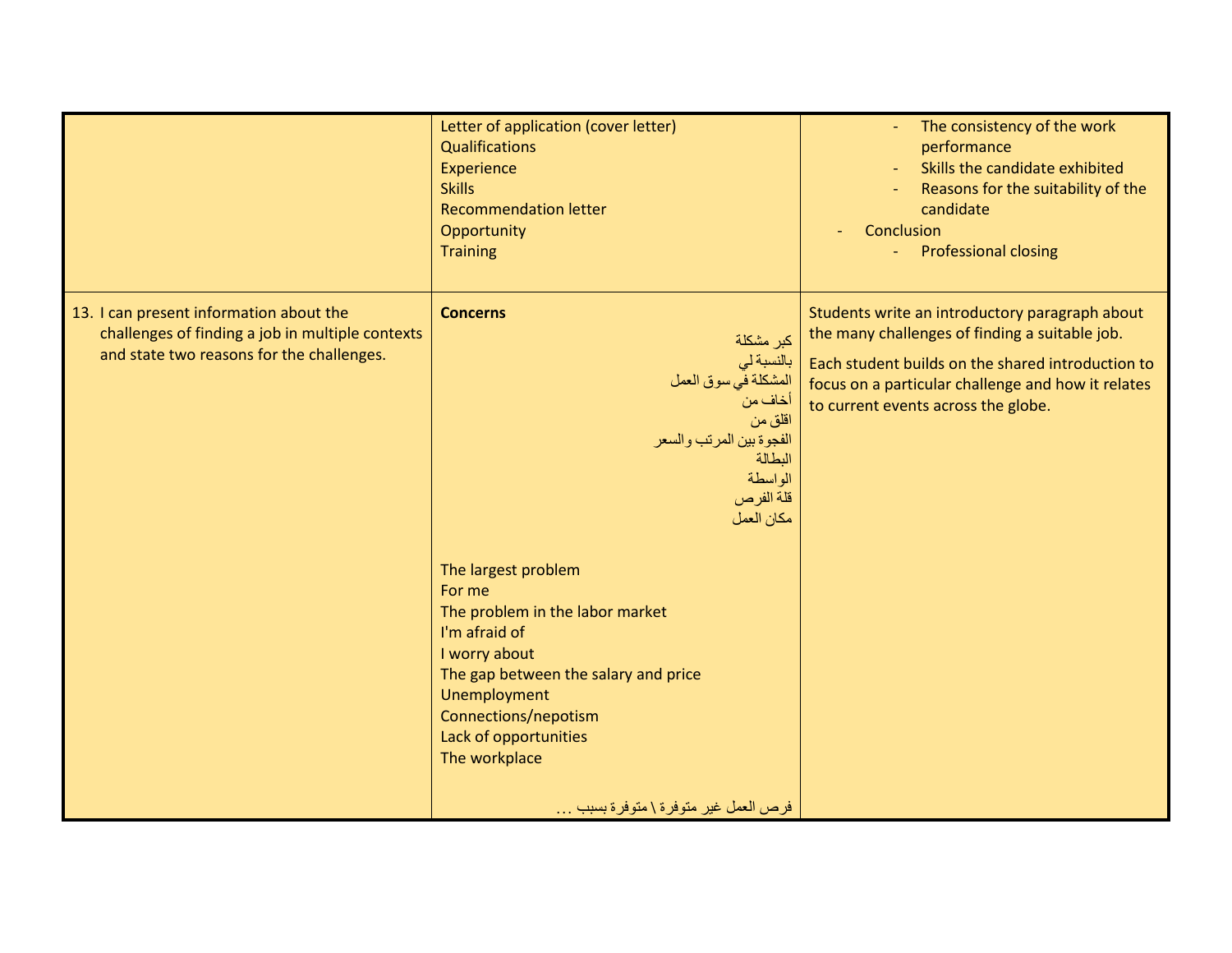|                                                                                                                                | سوق العمل هذه الأيام يحتاج<br>يجب السعي إلى واسطة قوية للحصول على فرصة عمل<br>Job opportunities are abundant because of<br>The job market these days needs<br>You need to search for connections to get a job<br>opportunity<br><b>An Awareness of Political Tensions</b><br>Racism<br>Refugee crisis<br>Classism |                                                                                                                                                                                                                                                                                                                                                                                                                                                            |
|--------------------------------------------------------------------------------------------------------------------------------|-------------------------------------------------------------------------------------------------------------------------------------------------------------------------------------------------------------------------------------------------------------------------------------------------------------------|------------------------------------------------------------------------------------------------------------------------------------------------------------------------------------------------------------------------------------------------------------------------------------------------------------------------------------------------------------------------------------------------------------------------------------------------------------|
|                                                                                                                                | <b>Interpretive Listening</b>                                                                                                                                                                                                                                                                                     |                                                                                                                                                                                                                                                                                                                                                                                                                                                            |
| 14. I can understand the purpose and main idea<br>of an instructional video about using digital<br>resources for a job search. | وظَيْفَة ج وظَائِف<br>سيرة ذاتية<br>مقابلة<br>رسالة التقديم للوظيفة<br>مؤهلات<br>خبرة<br>مهارات<br>  فرصة/فرص<br>التدريب<br>Employment/position<br>Resume<br>Interview<br>Letter of application (cover letter)<br><b>Qualifications</b><br>Experience<br><b>Skills</b><br><b>Recommendation letter</b>            | Students listen to a short video giving advice<br>about proper conduct in an interview. Based on<br>what they hear, students compile a list of the<br>common questions that are asked in the<br>interview.<br>After compiling the questions, students focus<br>رسالة التوصية   their listening on the advice about how to best<br>behave in an interview and present their<br>understanding in role-play scenarios with positive<br>and negative examples. |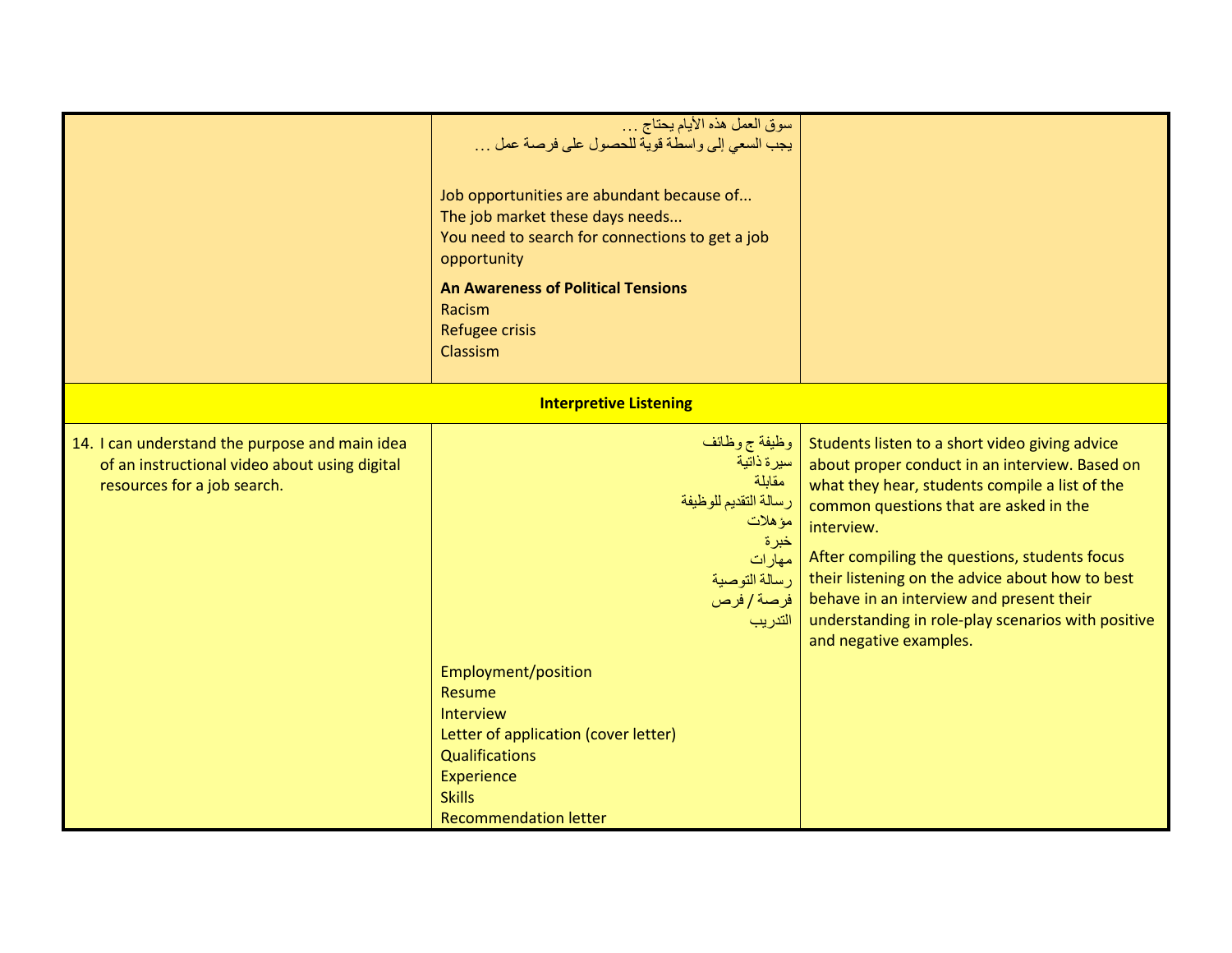|                                                                                                                                              | Opportunity<br><b>Training</b>                                                                                                                                                                               |                                                                                                                                                                                                                                                           |
|----------------------------------------------------------------------------------------------------------------------------------------------|--------------------------------------------------------------------------------------------------------------------------------------------------------------------------------------------------------------|-----------------------------------------------------------------------------------------------------------------------------------------------------------------------------------------------------------------------------------------------------------|
| 15. I can understand the purpose and main idea<br>of a video advice "column" on YouTube.                                                     | وظيفة ج وظائف<br>سيرة ذاتية<br>مقابلة<br>رسالة التقديم للوظيفة<br>مؤهلات<br>خبرة<br>مهارات<br>رسالة التوصية<br>فرصة/فرص<br>التدريب                                                                           | Students listen to a piece of advice from YouTube<br>about how to format and build an appropriate<br>resume. Based on what they understand,<br>students create a template for a resume which<br>they will later complete (see presentational<br>writing). |
|                                                                                                                                              | Employment/position<br>Resume<br>Interview<br>Letter of application (cover letter)<br><b>Qualifications</b><br>Experience<br><b>Skills</b><br><b>Recommendation letter</b><br>Opportunity<br><b>Training</b> |                                                                                                                                                                                                                                                           |
| 16. I can understand the main idea and some<br>statistical details when listening to news<br>analysis of the job market for Arabs in France. | مستوی ج مستویات<br>اندمج يندمج<br>الاندماج<br>عرّض يعرّض<br>حصل على<br>برنامج ج برامج<br>متساوي<br>التمييز العنصرى                                                                                           | Students brainstorm what they know about Arabs<br>living in France.<br>Students generate vocabulary they would need to<br>discuss Arab experiences in France.                                                                                             |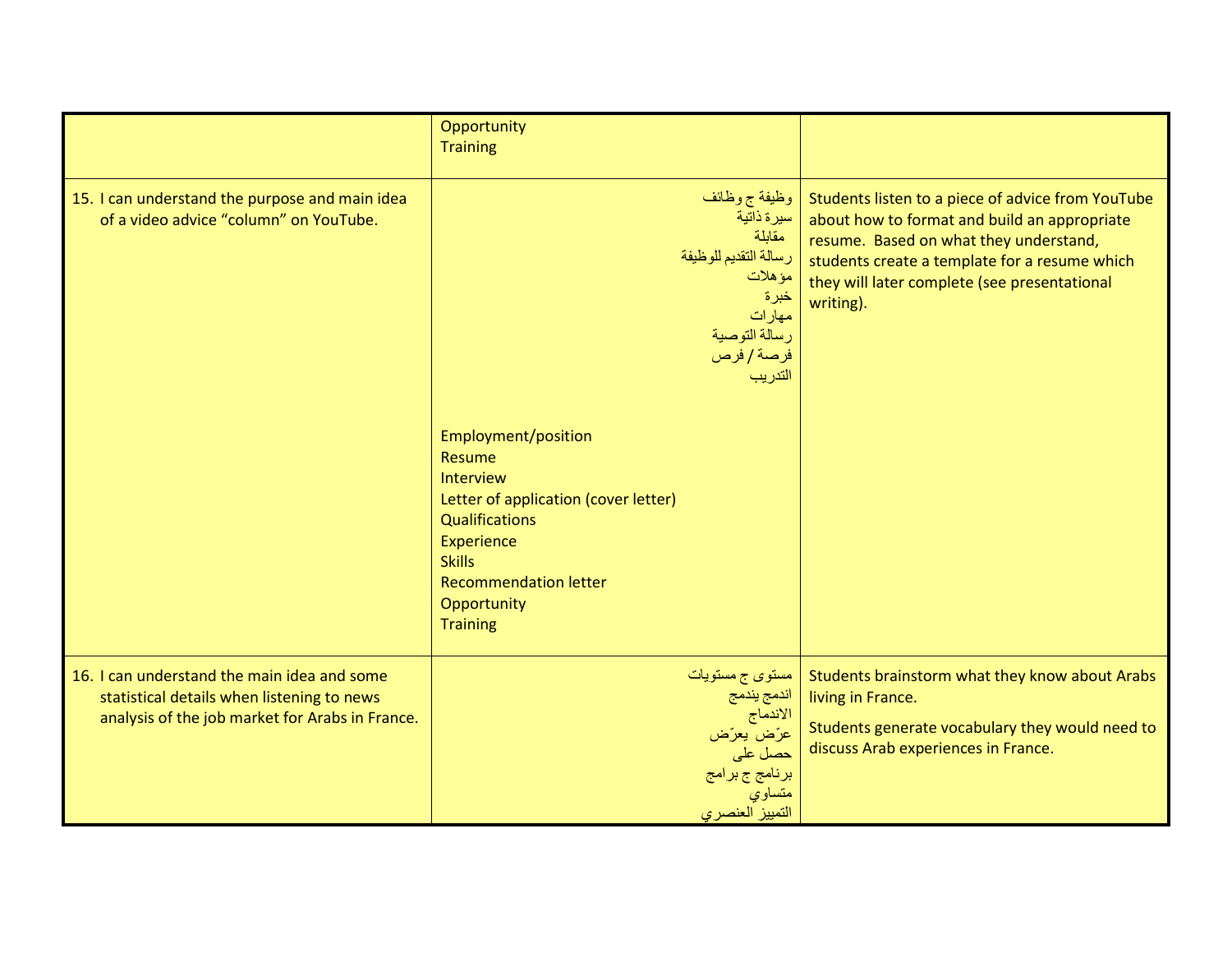|                                                                                                                                  | التمييز<br>علاقة ج علاقات<br>مثّل يمثّلُ<br>التمثيل<br>لأجئ ج ون<br>مهاجر ج ون                                                                                                                                                                                 | Students listen to a news article about<br>discrimination in the French job market. In pairs,<br>students gather words and ideas they understood.<br>Students share out their understanding and the<br>teacher guides them to expand their<br>understanding on second listen. |
|----------------------------------------------------------------------------------------------------------------------------------|----------------------------------------------------------------------------------------------------------------------------------------------------------------------------------------------------------------------------------------------------------------|-------------------------------------------------------------------------------------------------------------------------------------------------------------------------------------------------------------------------------------------------------------------------------|
|                                                                                                                                  | Level<br>To integrate, be incorporated<br>Integration<br>To expose (s.th) to (s.th else)<br>To obtain<br>Program<br>Equal<br>Racial discrimination (racism)<br><b>Discrimination</b><br>Relationship<br>To represent<br>Representation<br>Refugee<br>Immigrant | Extension: close listening and filling in the blanks<br>on statistics about unemployment and<br>introduction to news article                                                                                                                                                  |
| 17. I can understand the topic and main idea of a<br>news report on the impact of Syrian workers<br>in the Jordanian job market. | <b>Background Knowledge</b><br>Syrian Refugees in Jordan and impact on job<br>market<br>Job Market Vocabulary (presented through<br>reading political cartoons)<br>ساعات العمل/ساعات الدوام<br>قطاع ـ ات<br>شرط ج شروط                                         | Students complete graphic organizer including the<br>subject, main idea, words, and details they<br>understand throughout three to four rounds of<br>listening.                                                                                                               |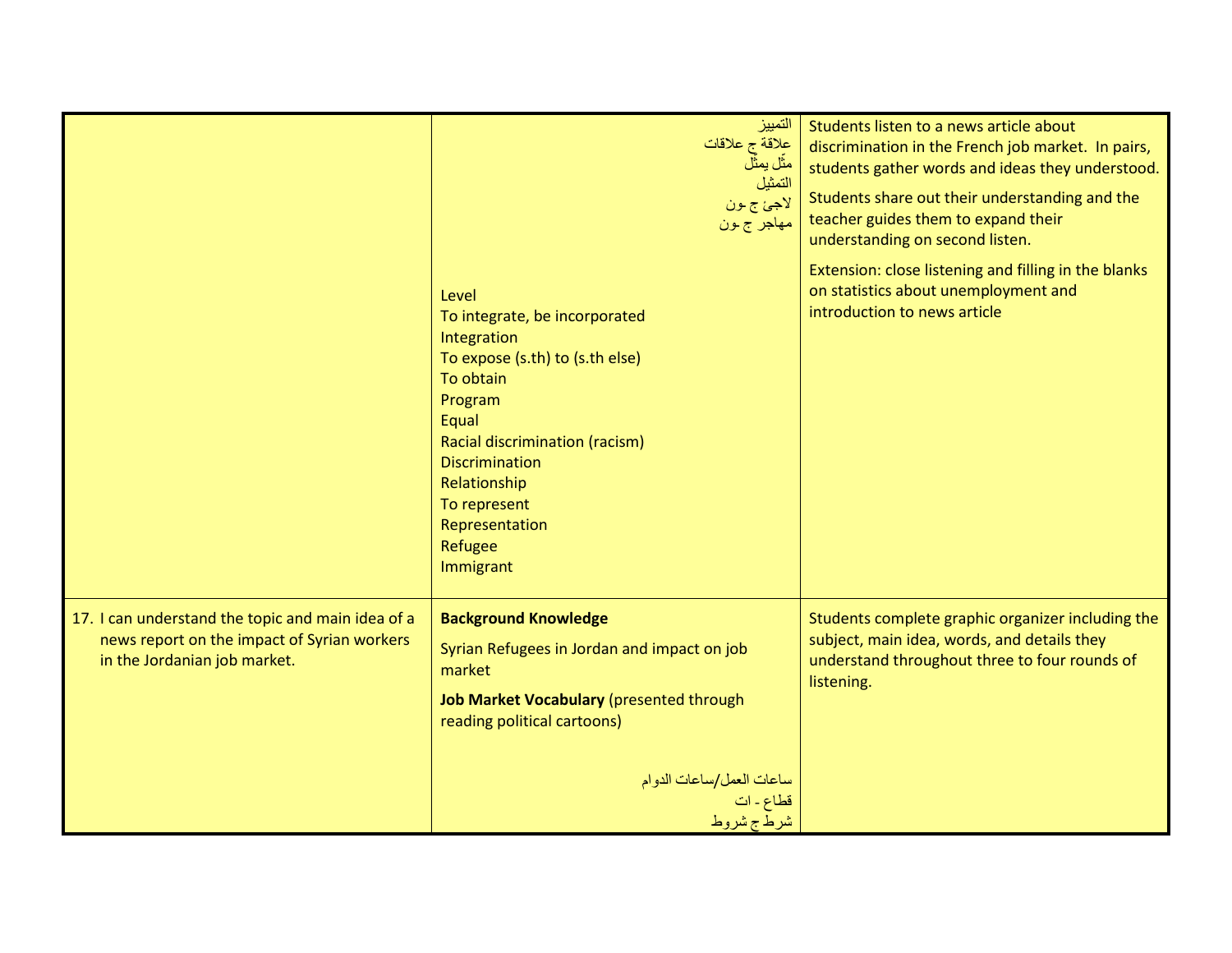|                                                                                                                                        | وظَّيفة ج وظائف<br>فرصة ج فرص<br>البطالة<br>شهادة ج شهادات<br>التعليم<br>سوق العمل<br>بحث عن / يبحث عن<br>أزمة<br>متوفّر<br>الواسطة<br><b>Working hours</b><br>Sector<br>Condition<br>Position/job<br>Opportunity<br>Unemployment<br><b>Diploma</b><br>Education<br>The job market<br>Search for<br><b>Crisis</b><br>Available<br>Connections/nepotism |                                                                                                                                                                                                                           |
|----------------------------------------------------------------------------------------------------------------------------------------|--------------------------------------------------------------------------------------------------------------------------------------------------------------------------------------------------------------------------------------------------------------------------------------------------------------------------------------------------------|---------------------------------------------------------------------------------------------------------------------------------------------------------------------------------------------------------------------------|
|                                                                                                                                        | <b>Interpretive Reading</b>                                                                                                                                                                                                                                                                                                                            |                                                                                                                                                                                                                           |
| 18. I can identify the sections of a CV and gather<br>details about personal information,<br>education, training, and work experience. | وظيفة ج وظائف<br>سيرة ذاتية<br>مقابلة<br>رسالة التقديم للوظيفة<br>مؤهلات<br>خبرة<br>مهارات                                                                                                                                                                                                                                                             | Students imagine they are a recruiter with a list of<br>requirements and qualifications for a position<br>they are trying to fill. Each student uses a graphic<br>organizer with a column for each resume they<br>examine |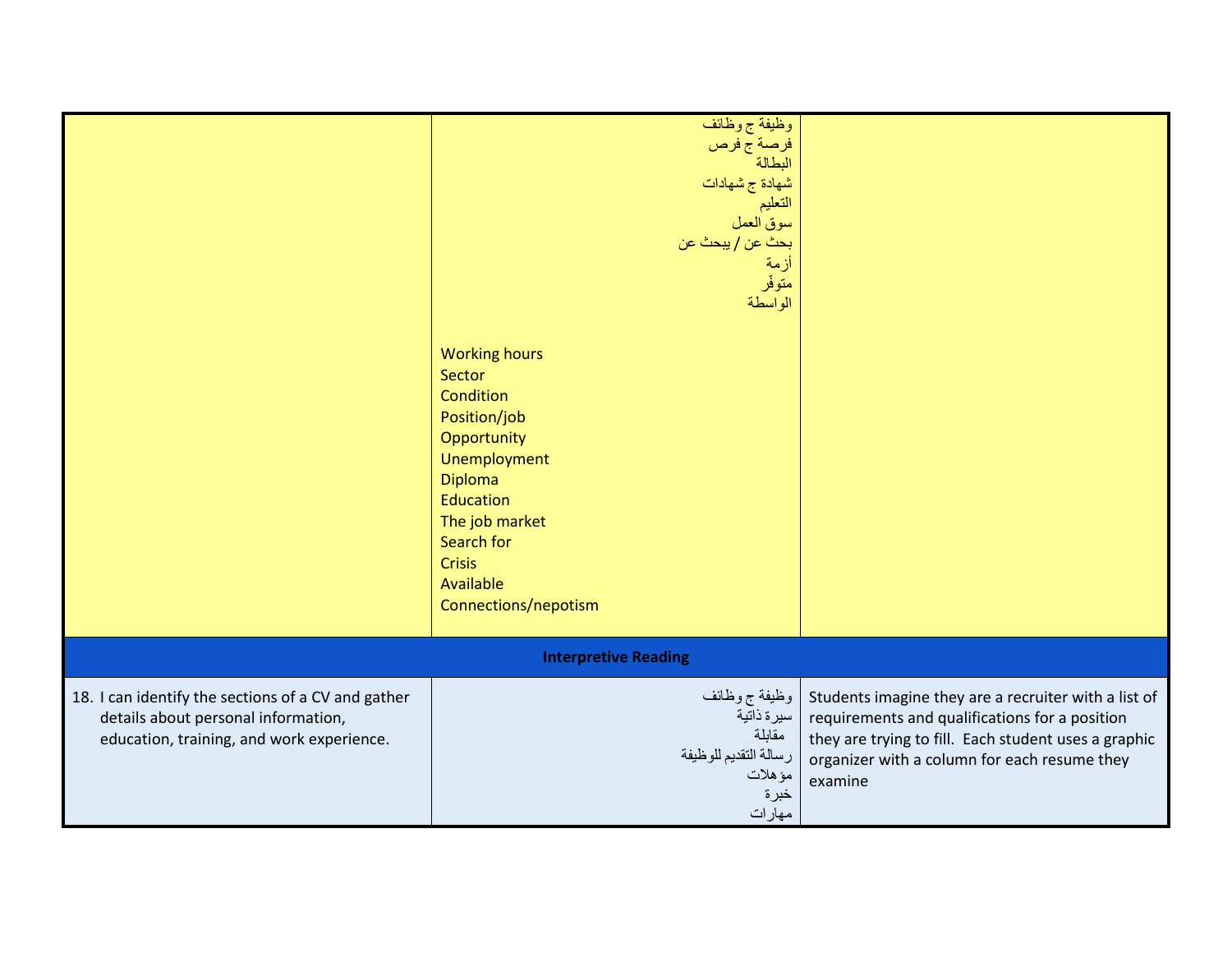|                                                                                                                                                                                       | رسالة التوصية<br>  فرصة / فرص<br>التدريب<br>Employment/position<br>Resume<br>Interview<br>Letter of application (cover letter)<br>Qualifications<br>Experience<br><b>Skills</b><br>Recommendation letter<br>Opportunity<br><b>Training</b> | As a class, and with the guidance of their teacher,<br>students complete the first column of their<br>graphic organizer by checking off and filling out<br>information they understand about the<br>candidate's qualifications.<br>In small groups or pairs students complete the<br>second column of the graphic organizer.<br>Individually, students complete the final column<br>of the graphic organizer.<br>Following the completion of the graphic<br>organizer, students decide which of the three<br>resumes represents the most qualified candidate.              |
|---------------------------------------------------------------------------------------------------------------------------------------------------------------------------------------|--------------------------------------------------------------------------------------------------------------------------------------------------------------------------------------------------------------------------------------------|----------------------------------------------------------------------------------------------------------------------------------------------------------------------------------------------------------------------------------------------------------------------------------------------------------------------------------------------------------------------------------------------------------------------------------------------------------------------------------------------------------------------------------------------------------------------------|
| 19. I can use contextual clues to guess the<br>meaning of individual words and holistic<br>messages in social/political cartoons about<br>the job market and work-related challenges. | ساعات العمل/ساعات الدوام<br>قطاع ـ ات<br>شرط ج شروط<br>وظيفة ج وظائف<br>فرصة ج فرص<br>البطالة<br>شهادة ج شهادات<br>التعليم<br>سوق العمل<br>  بحث عن / ببحث عن<br> أزمة<br>متوفّر<br>الواسطة<br>Working hours<br>Sector<br>Condition        | As a class, students describe the images in a series<br>of cartoons depicting the challenges of finding<br>employment in the Arab world.<br>The teacher guides students to make guesses<br>about what the vocabulary in the series of images<br>mean based on the imagery they have described.<br>In pairs, students take turns describing political<br>cartoon images to each other before presenting<br>them to the class and sharing their analysis.*<br>*This activity can be differentiated by giving more<br>or less abstract and challenging images to<br>students. |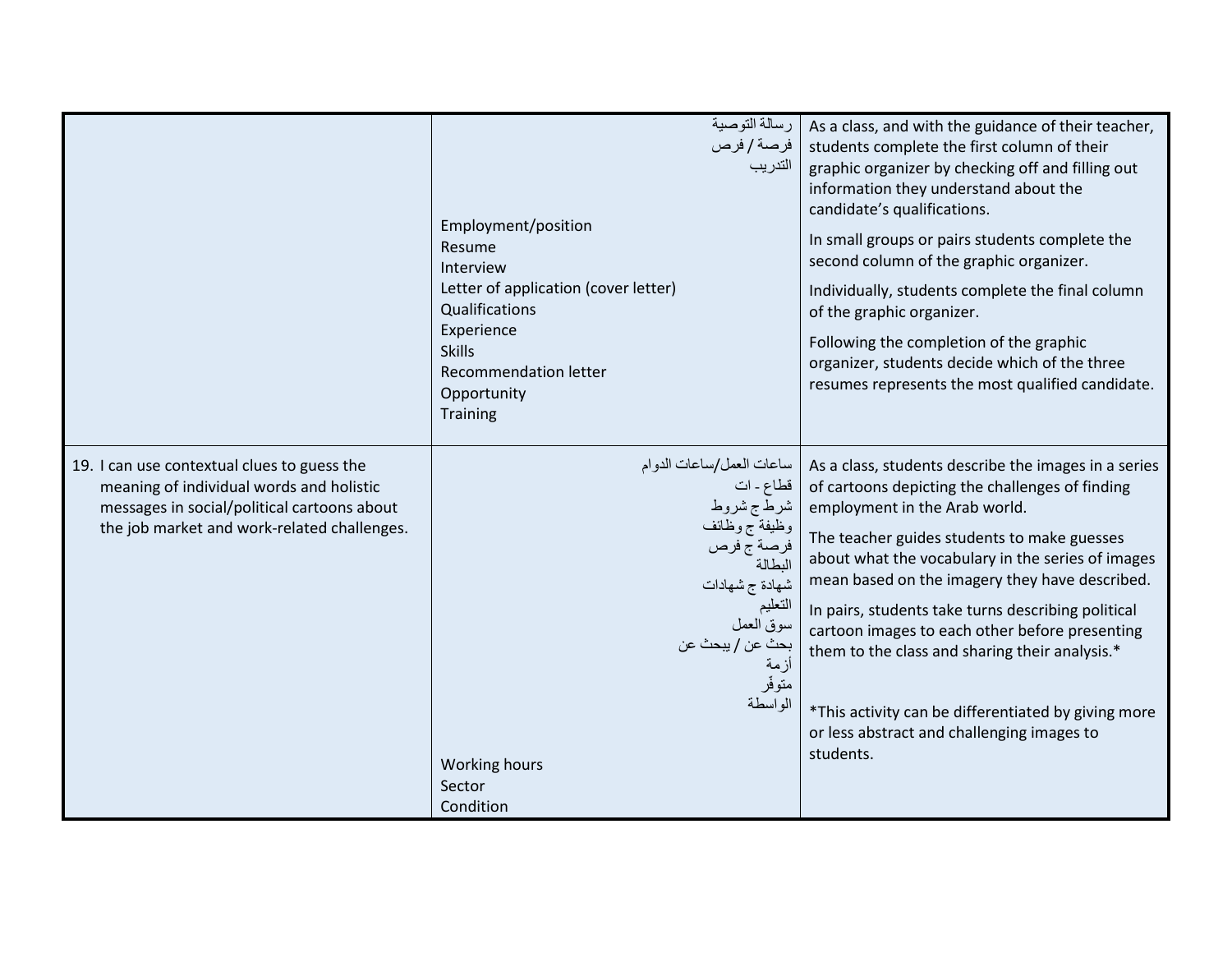|                                                                                                                               | Position/job<br>Opportunity<br>Unemployment<br>Diploma<br>Education<br>The job market<br>Search for<br>Crisis<br>Available<br>Connections/nepotism                                                                                                                                                                                                                                 |                                                                                                                                                                                                                                                                                                                                                                                                                                             |
|-------------------------------------------------------------------------------------------------------------------------------|------------------------------------------------------------------------------------------------------------------------------------------------------------------------------------------------------------------------------------------------------------------------------------------------------------------------------------------------------------------------------------|---------------------------------------------------------------------------------------------------------------------------------------------------------------------------------------------------------------------------------------------------------------------------------------------------------------------------------------------------------------------------------------------------------------------------------------------|
| 20. I can recognize a job advertisement and<br>understand some details about the position<br>and requirements for candidates. | وظيفة ج وظائف<br>  سيرة ذاتية<br>مقابلة<br>رسالة التقديم للوظيفة<br>مؤهلات<br>خبرة<br>مهار ات<br>رسالة التوصية<br>  فرصة / فرص<br>التدريب<br>Employment/position<br>Resume<br>Interview<br>Letter of application (cover letter)<br>Qualifications<br>Experience<br><b>Skills</b><br><b>Recommendation letter</b><br>Opportunity<br>Training<br><b>Job Advertisement Vocabulary</b> | Students read a job advertisement from a<br>recruitment website and highlight the<br>requirements of the position that they<br>understand.<br>Students apply the vocabulary they learned from<br>reading political cartoons and reading resumes to<br>deciphering job adverts.<br>Students read a series of online job<br>advertisements and judge whether they believe<br>the positions described are "good" or desirable<br>jobs and why. |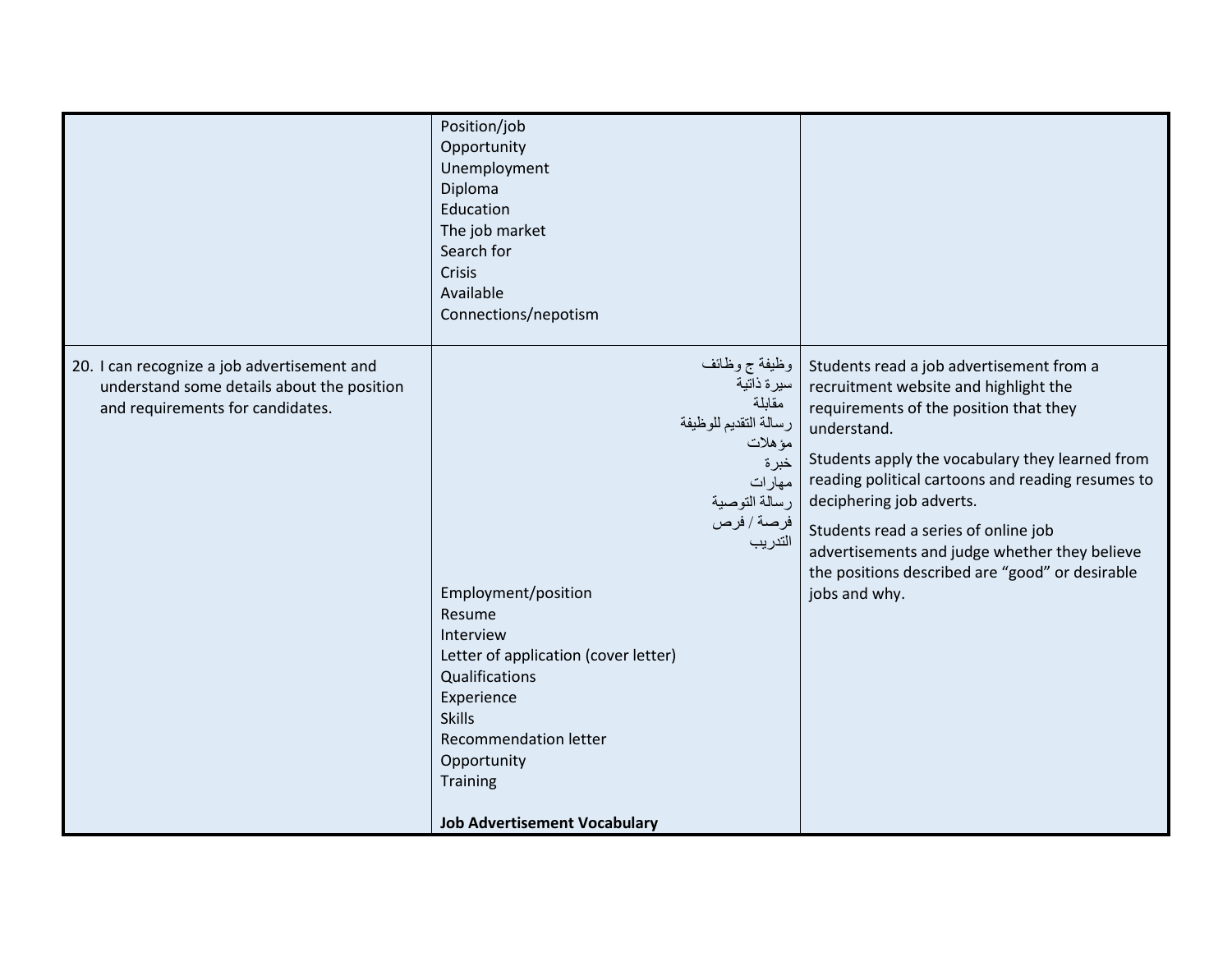|                                                                                                                                    | مطلوب<br>شاغر<br>تفاصيل<br>شروط<br>ميزات<br>Wanted<br>Vacant<br><b>Details</b><br>Conditions<br>Perks                                                                                                                                                                                                                    |                                                                                                                                                                                                                                                                                                                                                                                                                                                           |
|------------------------------------------------------------------------------------------------------------------------------------|--------------------------------------------------------------------------------------------------------------------------------------------------------------------------------------------------------------------------------------------------------------------------------------------------------------------------|-----------------------------------------------------------------------------------------------------------------------------------------------------------------------------------------------------------------------------------------------------------------------------------------------------------------------------------------------------------------------------------------------------------------------------------------------------------|
| 21. I can analyze and compare multiple LinkedIn<br>profiles of candidates and determine their<br>suitability for a given position. | وظيفة ج وظائف<br>سيرة ذاتية<br>مقابلة<br>رسالة التقديم للوظيفة<br>مؤهلات<br>خبرة<br>مهارات<br>رسالة التوصية<br>فرصة/فرص<br>التدريب<br>Employment/position<br>Resume<br>Interview<br>Letter of application (cover letter)<br>Qualifications<br>Experience<br><b>Skills</b><br><b>Recommendation letter</b><br>Opportunity | Students read a job advertisement from a<br>recruitment website and highlight the<br>requirements of the position that they<br>understand.<br>In pairs, students compare their understanding of<br>the job opening advertised.<br>Each pair of students is given two (or more for<br>differentiation) profiles from LinkedIn. The<br>students read the profiles and create a list of pros<br>and cons for hiring each candidate for the open<br>position. |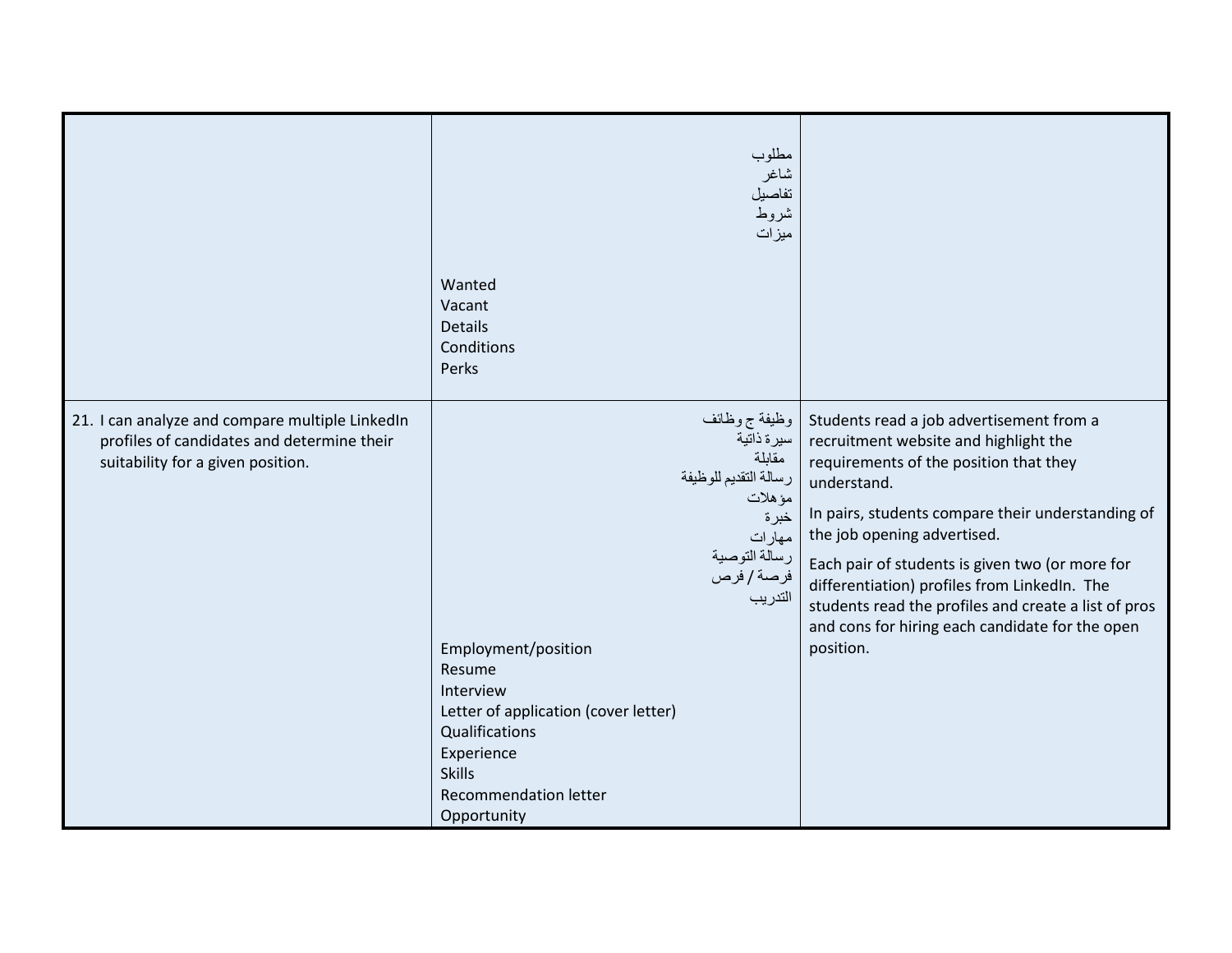|                                                                                                                                                            | Training                                                                                                                                                                                                       |                                                                                                                                                                                                                                                                                                                                                                                                                                                                                                                                                                                                               |
|------------------------------------------------------------------------------------------------------------------------------------------------------------|----------------------------------------------------------------------------------------------------------------------------------------------------------------------------------------------------------------|---------------------------------------------------------------------------------------------------------------------------------------------------------------------------------------------------------------------------------------------------------------------------------------------------------------------------------------------------------------------------------------------------------------------------------------------------------------------------------------------------------------------------------------------------------------------------------------------------------------|
|                                                                                                                                                            | <b>Job Advertisement Vocabulary</b>                                                                                                                                                                            |                                                                                                                                                                                                                                                                                                                                                                                                                                                                                                                                                                                                               |
|                                                                                                                                                            | مطلوب<br>شاغر<br>تفاصيل<br>شروط<br>ميزات                                                                                                                                                                       |                                                                                                                                                                                                                                                                                                                                                                                                                                                                                                                                                                                                               |
|                                                                                                                                                            | Wanted<br>Vacant<br><b>Details</b><br>Conditions<br>Perks                                                                                                                                                      |                                                                                                                                                                                                                                                                                                                                                                                                                                                                                                                                                                                                               |
| 22. I can scan and understand some details from<br>news articles about seasonal work and the<br>conditions of employment for Syrian refugees<br>in Jordan. | Grammar<br>Root and pattern relationships between nouns<br>and verbs<br>وظيفة ج وظائف<br>سيرة ذاتية<br>مقابلة<br>رسالة التقديم للوظيفة<br>مؤهلات<br>خبرة<br>مهارات<br>  رسالة التوصية<br>  فرصة/فرص<br>التدريب | Students scan an article about seasonal workers in<br>Jordan. In groups, they create lists of the<br>following three categories of words: words they<br>understand, words derived from the words they<br>understand, key words they do not understand.<br>Students use the first list of words they<br>understand to guess about the subject of the<br>article. Students must hypothesize about the<br>meanings of the second set of words related to<br>words they know (through root/pattern), then<br>they use what they've understood to guess the<br>meaning of the keywords they did not<br>understand. |
|                                                                                                                                                            | Employment/position<br>Resume<br>Interview<br>Letter of application (cover letter)                                                                                                                             |                                                                                                                                                                                                                                                                                                                                                                                                                                                                                                                                                                                                               |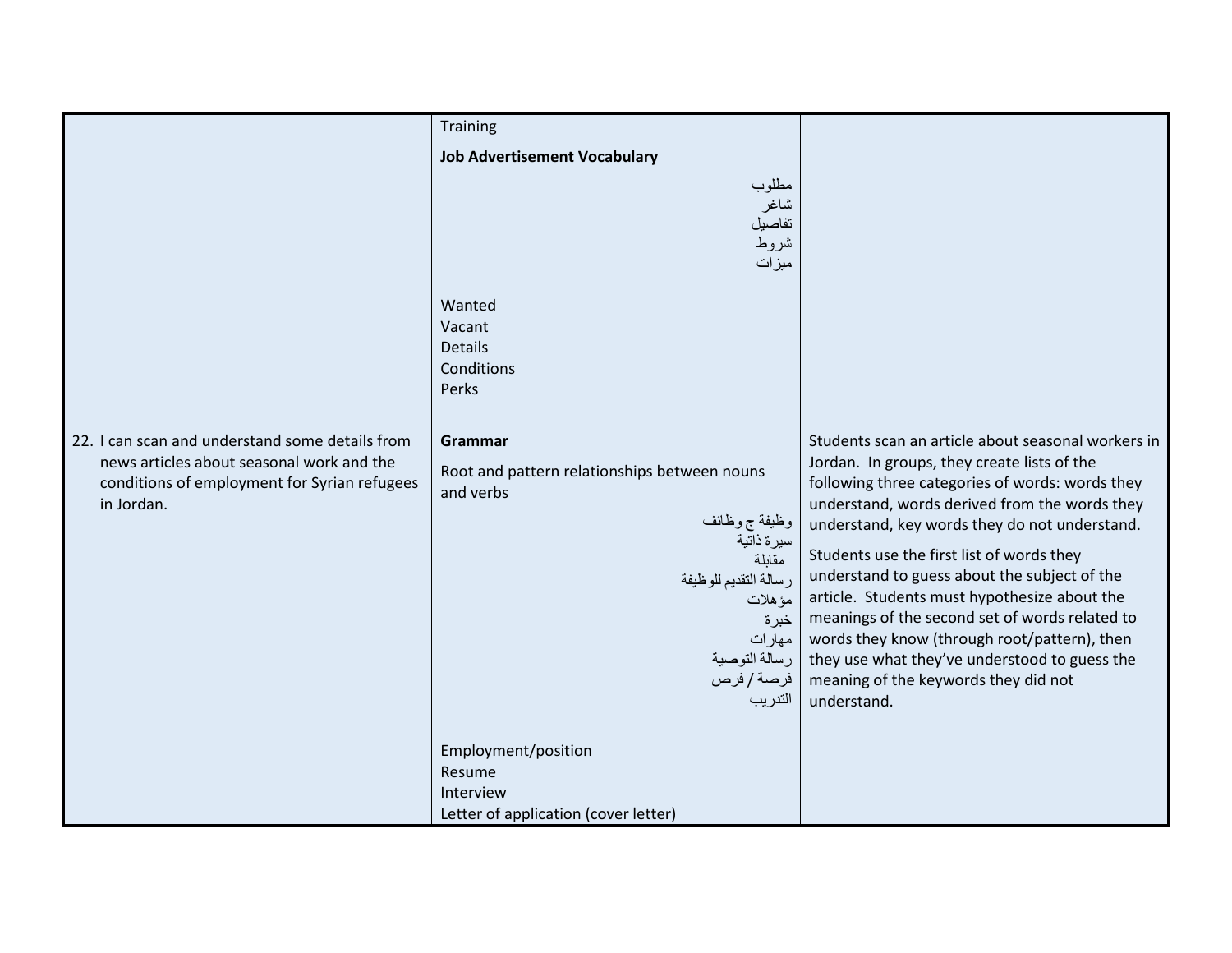| Qualifications                                                   |  |
|------------------------------------------------------------------|--|
| Experience                                                       |  |
| <b>Skills</b>                                                    |  |
| Recommendation letter                                            |  |
|                                                                  |  |
| Opportunity                                                      |  |
| Training                                                         |  |
| <b>Job Advertisement Vocabulary</b>                              |  |
|                                                                  |  |
| مطلوب                                                            |  |
| شاغر                                                             |  |
| تفاصيل                                                           |  |
| شروط                                                             |  |
| ميزات                                                            |  |
| Wanted                                                           |  |
|                                                                  |  |
| Vacant                                                           |  |
| Details                                                          |  |
| Conditions                                                       |  |
| Perks                                                            |  |
|                                                                  |  |
|                                                                  |  |
|                                                                  |  |
|                                                                  |  |
| فرص العمل غير متوفرة \ متوفرة بسبب<br>سوق العمل هذه الأيام يحتاج |  |
|                                                                  |  |
| يجب السعي إلى واسطة قوية للحصول على فرصة عمل                     |  |
|                                                                  |  |
|                                                                  |  |
| Job opportunities are abundant because of                        |  |
| The job market these days needs                                  |  |
| You need to search for connections to get a job                  |  |
| opportunity                                                      |  |
|                                                                  |  |
|                                                                  |  |

## Materials & Other Resources

Describe the primary resources that you plan to use for the program. Be specific so that these resources can be shared with other programs.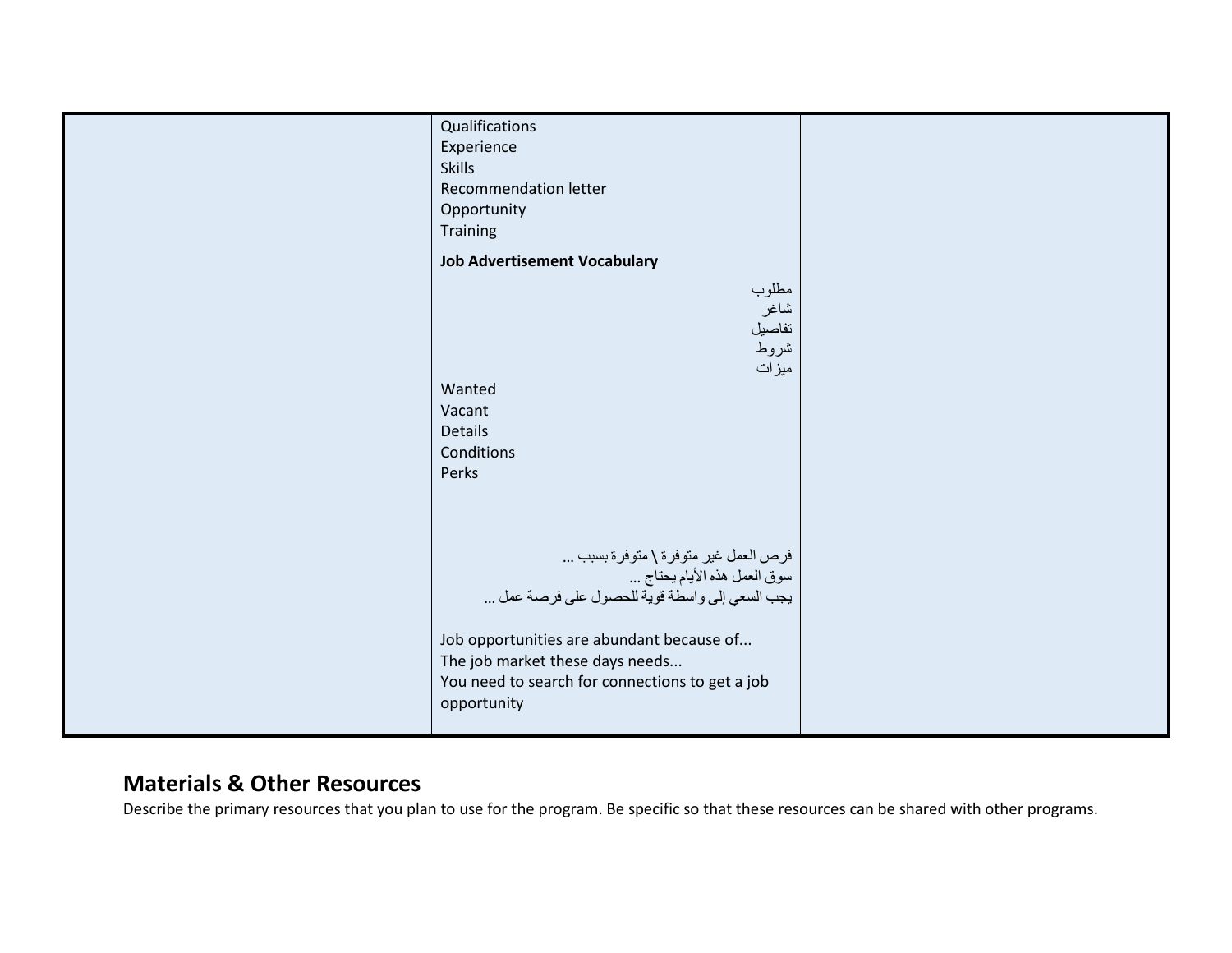#### Listening texts:

Discrimination in Arab employment in France:

https://www.youtube.com/watch?v=-HArXbXZChM

Interview tips for deceptive questions:

https://www.youtube.com/watch?v=tD-DkbWt0\_Y

#### Political cartoons

Wasta images:

https://drive.google.com/drive/folders/0BxaWb5KqCEknTk5PQThIWWxjMWs?usp=sharing

Employment challenges cartoons:

https://docs.google.com/document/d/1fgFZxRDRisBIgXcxjHEsKXikWZy71IBDjwJh8e0swrw/edit?usp=sharing

If you have a LinkedIn profile, it is possible to change the language to Arabic, and all the headings which are also found in CV's come out in Arabic. If you search for keywords within students' vocabulary, it is quite easy to find a variety of candidate profiles that will challenges students.

https://www.linkedin.com/

#### **Articles**

Advice column: How do we get our dream jobs:

https://www.ts3a.com/%D9%83%D9%8A%D9%81-%D8%AA%D8%AD%D8%B5%D9%84-%D8%B9%D9%84%D9%89- %D9%88%D8%B8%D9%8A%D9%81%D8%A9-%D8%A3%D8%AD%D9%84%D8%A7%D9%85%D9%83-%D8%A7%D9%84%D8%AA%D9%8A-%D8%AA%D9%86%D8%A7%D8%B3%D8%A8%D9%83/